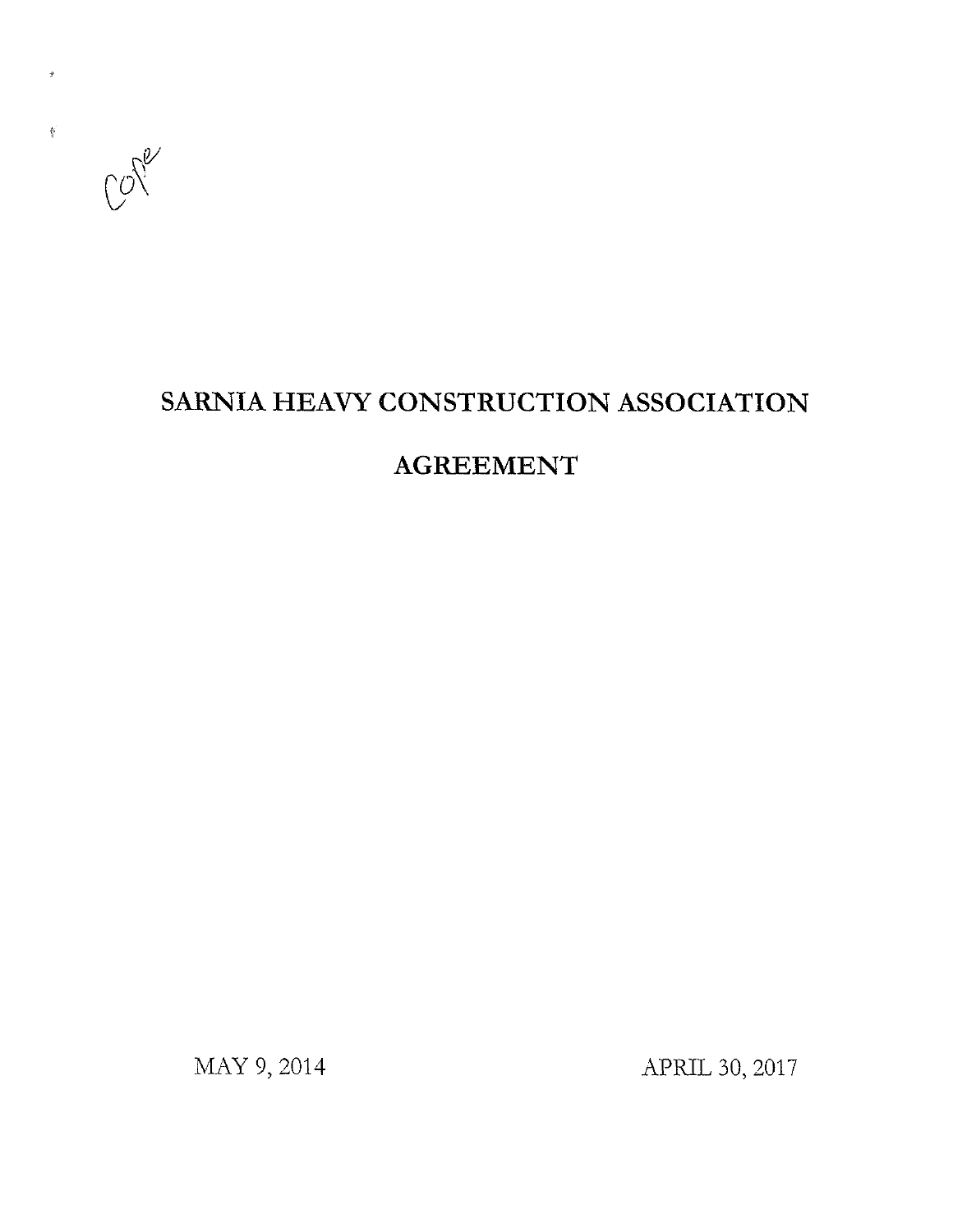#### **COLLECTIVE AGREEMENT**

**BETWEEN:** 

### COPE CONSTRUCTION & CONTRACTING INC. (hereinafter called "the Employer")

#### **-and-**

## THE LABOURERS' INTERNATIONAL UNION OF NORTH AMERICA LOCAL 1089

(hereinafter called "the Union")

WHEREAS the Union is entitled to represent Employees of the Employer; and

WHEREAS the Employer and the Union are bound to a current Collective Agreement governing the terms and conditions of Employment for Employees engaged in the work and classifications coming within the scope of said Agreement; and

WHEREAS the parties wish to provide for the orderly renewal of said Agreement from time **to time;** 

#### NOW THEREFORE THE PARTIES AGREE AS FOLLOWS:

The Employer and the Union hereby acknowledge and agree to recognize, observe and be bound by all of the terms, conditions, provisions (both monetary and non-monetary), appendices, schedules and memoranda set forth in and forming part of the Collective Agreement between the Union and the Contractors represented by The Sarnia Heavy Construction Association, applicable to the Sewer and Watermain and Road Building Sectors, including all renewals thereof, as if the same were made between the Union and the Employer.

The Employer hereby acknowledges that it is in possession of and is familiar with all of the terms, conditions and provisions of the Collective Agreement.

SIGNED ON BEHALF OF THE EMPLOYER

 $\sqrt{M}$ 

**PRINT NAl\iE & '11TLE** 

SIGNED ON BEHALF OF THE LABOURERS' INTERNATIONAL UNION OF NORTH AMERICA, LOCAL 1089

CE MAITLAND BUSINESS MANAGER **Labourers' International Union of**  North America (LiUNA) Local 1089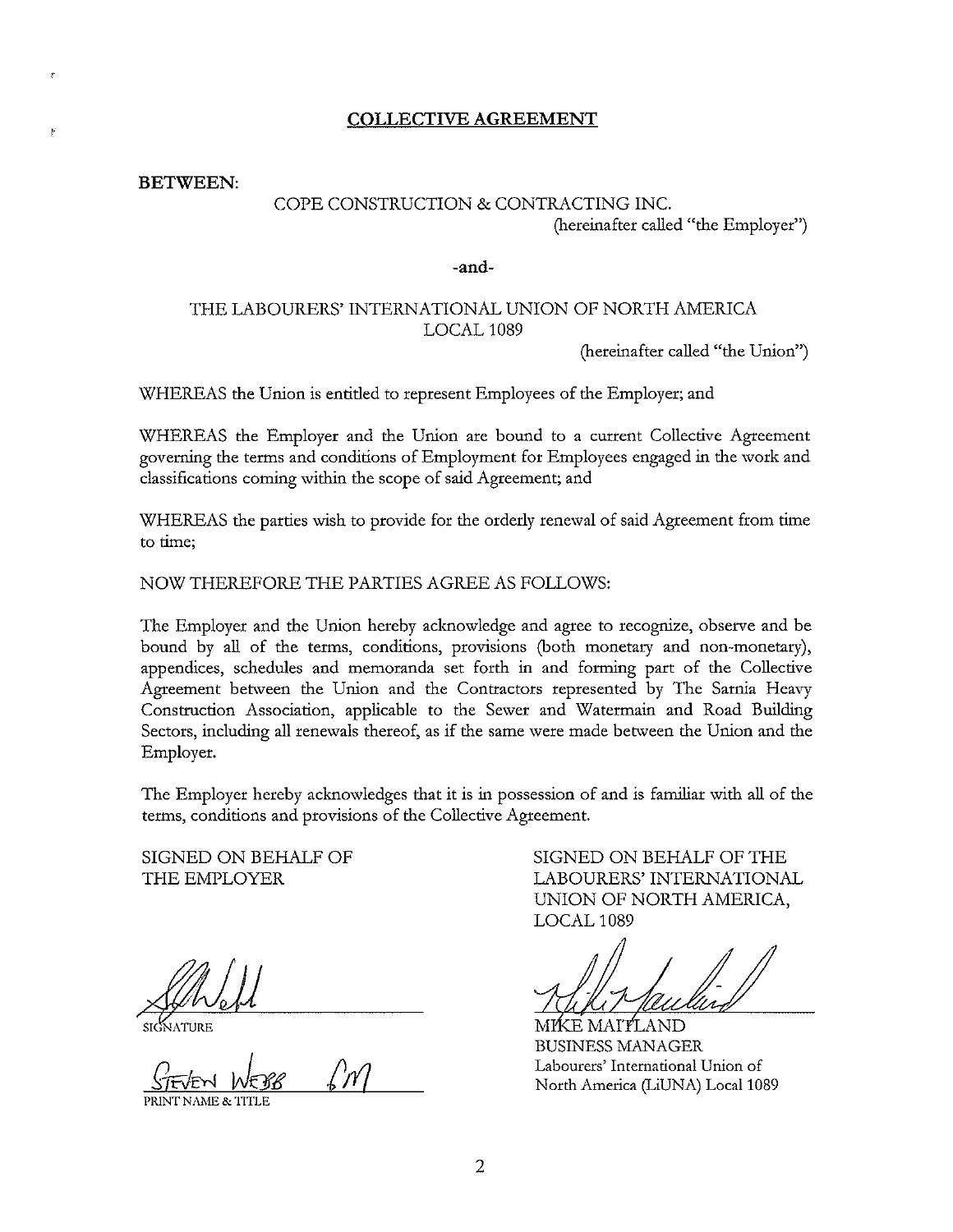### **ARTICLE 1- DURATION OF AGREEMENT**

1.1 This Agreement shall become effective on the  $9<sup>th</sup>$  day of May 2014 and shall continue to remain in effect until the 30"' day of April 2017 and shall continue in force from year to year thereafter unless either party shall furnish the other with notice of proposed revision of this Agreement within one hnndred and twenty (120) days before the  $30<sup>th</sup>$  day of April 2017 or in a like period in any year thereafter.

#### **ARTICLE** 2 - **RECOGNITION**

2.1 The Employer recognizes the Union as the exclusive bargaining agent for all employees of the Employer in all sectors of the construction industry in Lambton County engaged in work covered by the schedules and classifications set out in this Agreement and any additional classifications as may be agreed to by the parties, save and except non-working foremen and persons above that rank.

### **ARTICLE 3** - **UNION SECURITY**

- 3.1 a) The Employer agrees that whenever it requires personnel to perform work covered by this Agreement, it shall first call the Local Union office for its requirements.
	- b) If the Union cannot supply qualified and competent personnel within forty-eight (48) hours (excluding Saturdays, Sundays and statutory holidays), the Employer may hire such personnel from any other source.
	- c) The Employer shall be permitted to recall former employees who are unemployed and registered at the Local Union office provided he does so within a twelve (12) month period from the day of layoff and the said employees are in good standing with the Union.

The employer shall be pennitted to name hire one (1) in four (4) employees per project. The reverse order will apply on layoff.

If the employees have been recalled outside the Union office hours, the employers must notify the Union office by 10:00am the next regular business day.

- $3.2$ All personnel shall be required to have a clearance card issued by the Union before they start work, unless other arrangements are made with the Union dispatcher. Such clearance card will not be reasonably withheld.
- 3.3 Employees working under this Agreement shall be members of the Union in good standing or make application to become members of the Union within seven (7) days of hiring or be replaced upon written request by the Union.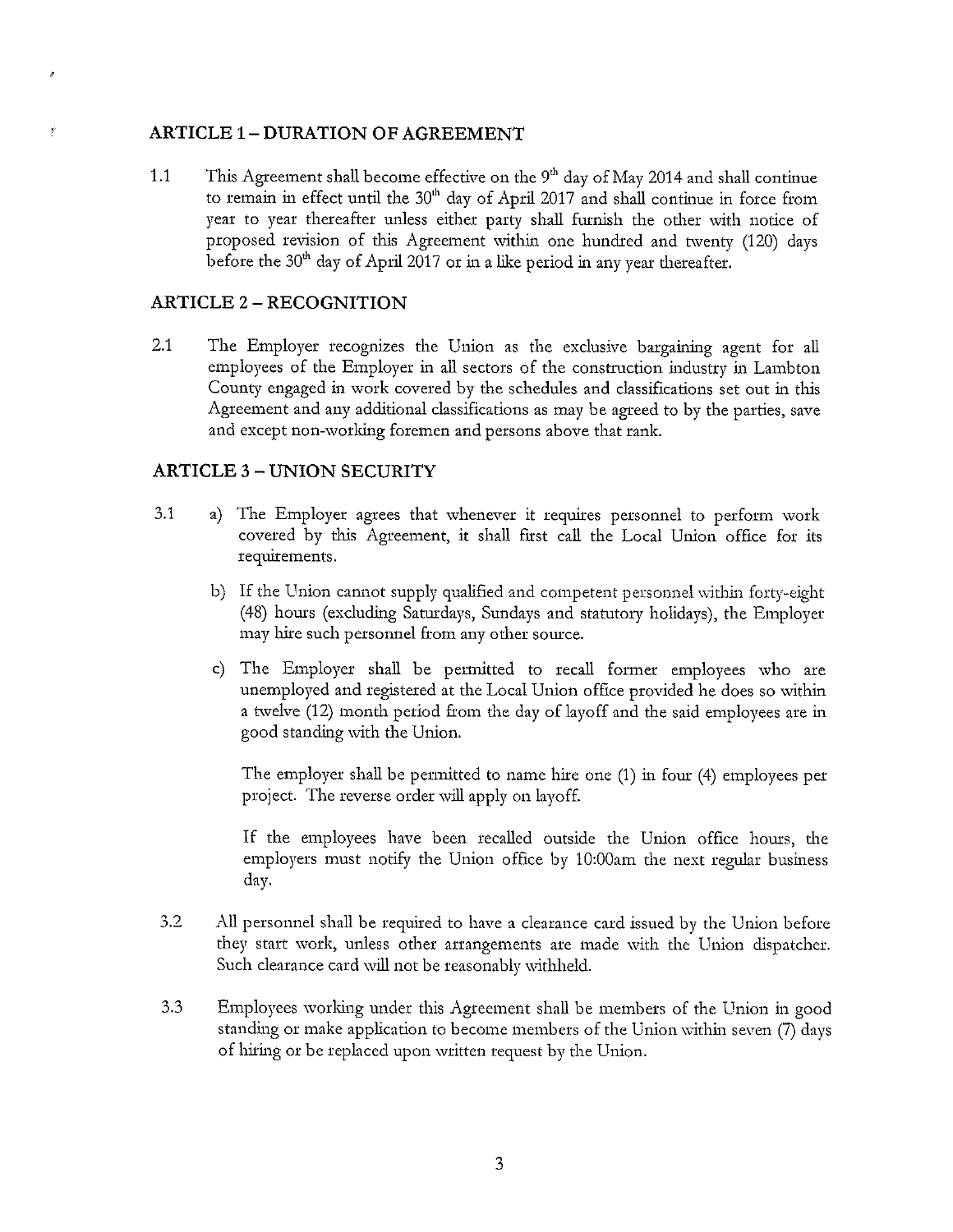- 3.4 The Employer agrees to engage only those subcontractors, except equipment dealers, who are in contractual relations with the Union to perform work set out in the classifications of this Agreement or as othenvise agreed to by the parties.
- 3.5 a) As a condition of employment, all employees shall authorize the Employer to deduct working dues, initiation fees, and annual assessments from the employees pay. The Union shall notify the employer in writing the amounts and any changes thereto of the above mentioned deductions.
	- b) All dues, fees and assessments so deducted shall be remitted together with pension and/or benefit contributions as set out in this Agreement on or before the 15" day of the month following the month in which such deductions were made. The Employer shall, when making this remittance to the Union, identify employees both by name and social insurance number and indicate the amount deducted from each employee on forms supplied by the Union.
- 3.6 At the request of either party, the Employer or the Union may ask for a pre-job meeting providing the project amount is over \$250,000.00.

## **ARTICLE** 4 - **MANAGEMENT RIGHTS**

 $\overline{\phantom{a}}$ 

4.1 The Union agrees and acknowledges that the Employer has the exclusive right to manage the business and to exercise such prerogatives of management as may be specifically modified by the terms and conditions of this Agreement.

Without restricting the generality of the foregoing paragraph, it is the exclusive function of the Employer:

- a) To detennine qualification, classify, transfer, hire, direct, promote, demote, layoff, discipline and discharge employees for just cause and to increase and decrease working forces in accordance with the terms of this Agreement.
- b) To detennine the materials to be used, design of the products to be handled, facilities and equipment required, scheduling of work and locations of equipment.
- c) To determine the rules and regulations to be observed by the employees, violations of which may be the cause for discipline and may include discharge.
- 4.2 The Employer recognizes that the employee and the Union have recourse through the grievance procedure if they feel that the Employer has exercised any of the foregoing rights contrary to the terms of this agreement. At the request of the employee concerned incidents of alleged discharge for cause shall be in writing.

## **ARTICLE 5 - GEOGRAPHIC AREA**

5.1 This agreement shall be effective within the County of Lambton.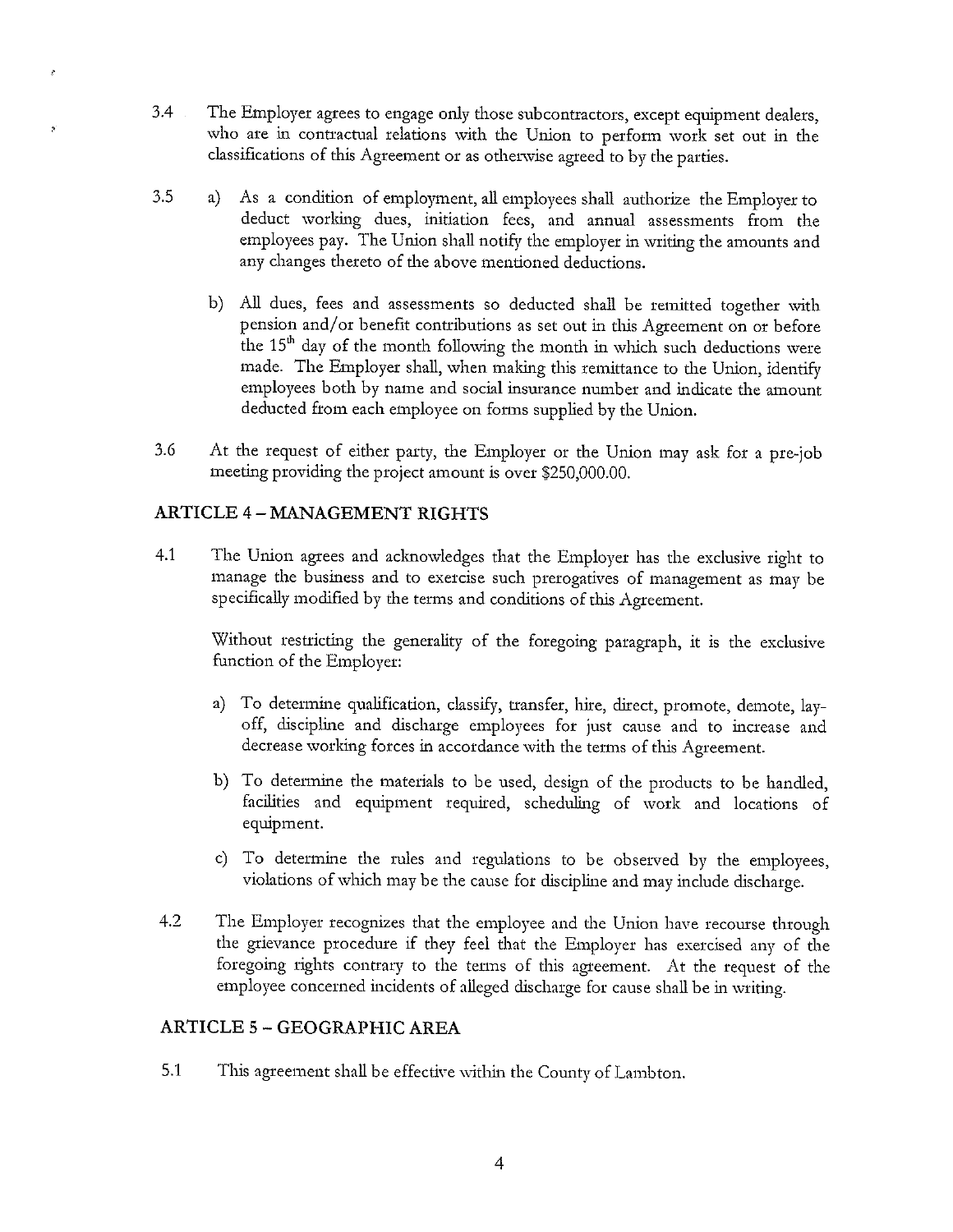- 5.2 Wages and conditions as outlined in this Agreement shall be effective within Labour Board Area 2 (County ofLambton) as defined by the Labour Relations Board.
- 5.3 If an Employer works **in** other areas of the province of Ontario where there exists an agreement between a contractor or association of contractors and the Union the Employer agrees to abide by the wage rates and conditions of the said agreements.

## **ARTICLE 6** - **GRIEVANCE PROCEDURE**

- 6.1 There shall be an earnest effort on the part of both parties to this Agreement to settle promptly through the procedure set out herein, any complaints, grievances, or disputes arising from the interpretation, application or administration of this agreement.
- 6.2 All grievances to be dealt with under Step Two below shall be in writing on forms supplied by the Union and signed by the employee having such grievance.
- 6.3 Written grievances, to be valid, shall set out the nature of the grievance, the article or articles alleged to have been violated and the nature of the remedy sought and shall not be subject to change at later steps except by mutual agreement in writing with the Employer, or in the case of remedy, an Arbitration Board.
- 6.4 In determining the time which is allowed in the various steps of Article 6 and 7, Saturday, Sunday and Statutory Holidays shall be excluded and any time limits may be extended by mutual agreement in writing.
- 6.5 If advantage of the provisions of Article 6 and 7 hereof is not taken within the time limits specified or as extended in writing as set out above, the grievance shall be deemed to have been abandoned and may not be re-opened.
- 6.6 The Employer shall designate and name the official to whom a written grievance is submitted at Step #2.
- 6.7 a) It is understood and agreed that an employee does not have a grievance until he has discussed the matter with his foreman or other supervisory personnel acting in this capacity and given him an opportunity of dealing with the complaint. His decision shall be made known to said employee within forty-eight (48) hours. Grievances properly arising under this Agreement shall be adjusted and settled as follows:

**STEP 1** Within ten (10) full working days after the circumstances giving rise to the grievance occurred or originated, the aggrieved employee and/or a Union representative, shall present the grievance in writing to the official of the Employer named by the Employer to handle grievances at this step. If a settlement satisfactory to the Union and the employee concerned is not reached within two (2) full working days, the grievance may be presented as indicated in Step Two at any time within five (5) full working days thereafter or if the grievance involves monetary, discipline or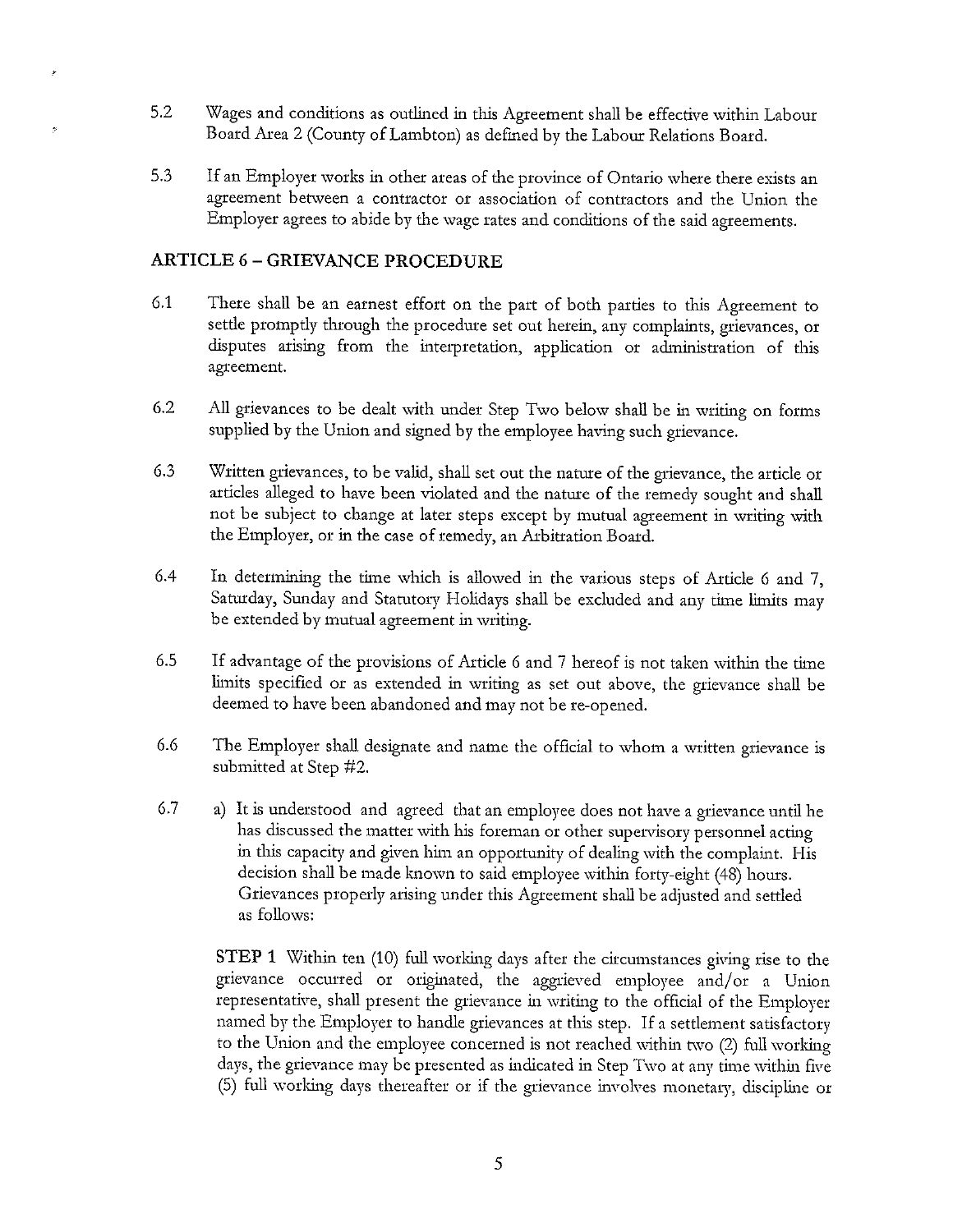discharge matters, not involving the interpretation of the agreement to final and binding arbitration.

**STEP 2** At this step the grievance shall be referred to the Joint Labour Management Committee which shall convene a meeting within ten (10) full working days to deal with the grievance. Should no satisfactory settlement be reached within five (5) full working days after the meeting, the grievance may be submitted to arbitration.

b) The Union may process a written grievance which involves a number of employees of an Employer or the interpretation of the Agreement. Such grievance shall be commenced at Step Two of the above procedure. The Employer may process a written grievance alleging a violation of or the interpretation of this Agreement at Step Two of the above procedure.

Such grievances shall be commenced at Step Two within ten (10) full working days after the circumstances giving rise to the grievance occurred or originated.

- c) No decision or settlement involving any grievance which has been dealt at Step One above, other than grievances which have been properly referred to final and binding determination, shall be used by any party as a precedent in future cases and shall be treated as only applicable to the grievance in question.
- 6.8 Notwithstanding the above, a grievance concerning wages and fringe benefits may be presented within thirty  $(30)$  days after the circumstances giving rise to the grievance occurred or originated and further provided that a grievance concerning welfare and pension contributions may be presented within thirty (30) days after the particulars of such grievance should have reasonably become first known to a Union **representative.**

## **ARTICLE** 7 - **ARBITRATION**

- 7.1 The parties to this Agreement agree that any grievance which has been properly carried through all of the steps of the grievance procedure outlined in Article 6 may be referred to a Board of Arbitration or other final determination within twenty (20) working days after completion of Step Two of Article 6.7.
- 7.2 The Board of Arbitration will be composed of one person appointed by the Employer, one person appointed by the Union and a third person to act as Chairman chosen by the other two members of the Board.
- 7.3 Within five (5) working days of the request by either party for a board, each party shall notify the other in writing of the name of its appointee.
- 7.4 Should the person chosen by the Employer to act on the Board and the person chosen by the Union fail to agree on a third member as chairman within five (5) days of the notification mentioned above, the Minister of Labour of the Province of Ontario will be asked to appoint a Chairman.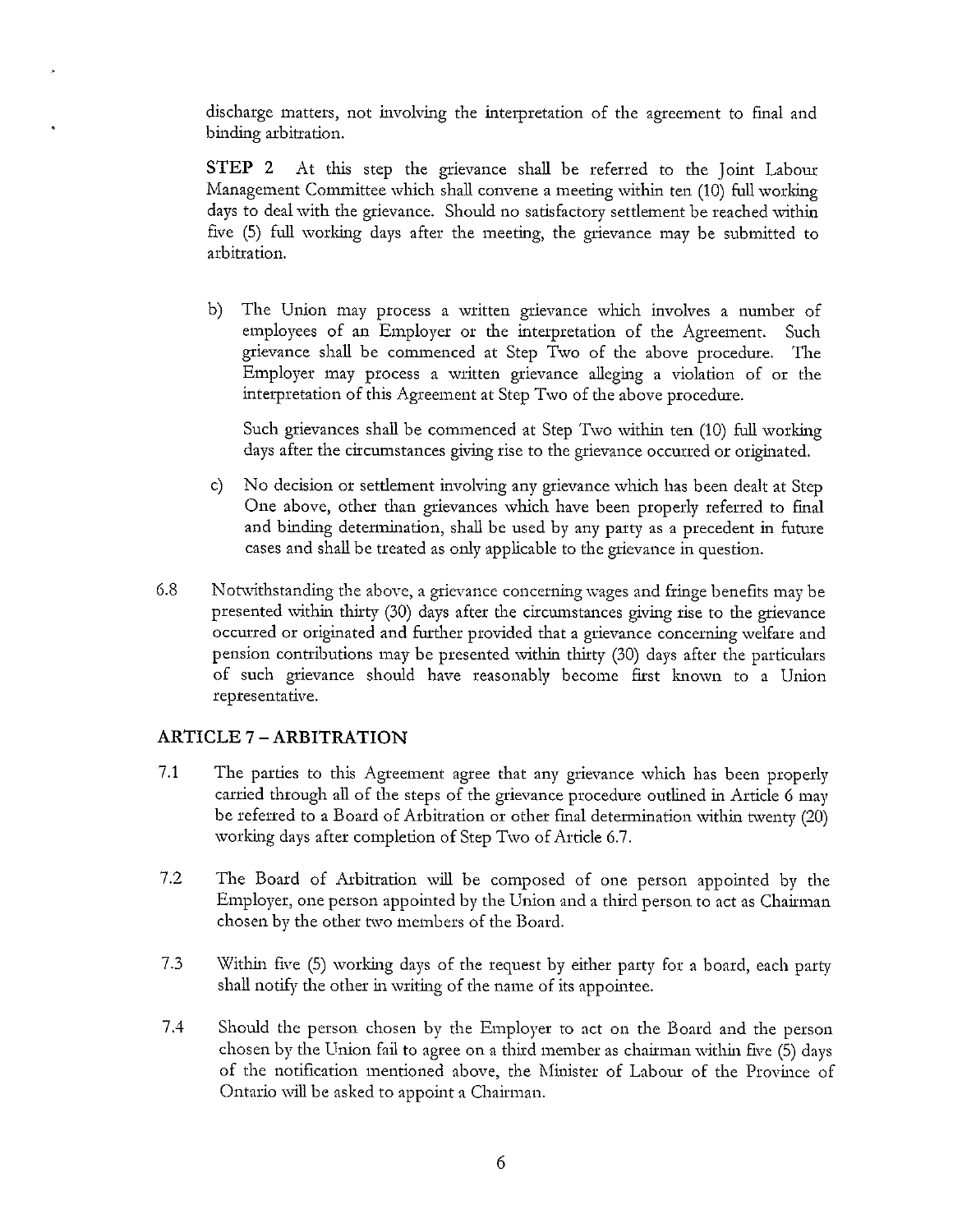- 7.5 The decisions of the Board of Arbitration or a majority of such Board constituted in the above manner shall be binding on the parties to this Agreement.
- 7.6 The Board of Arbitration shall not have the power to alter or change any of the provisions of this Agreement or to substitute any new provisions, for any existing provisions, nor to give any decisions inconsistent with the terms and provisions of this Agreement.
- 7.7 Each of the parties to this Agreement will bear the expense of the Arbitrator appointed by it and the parties will jointly bear the expense of the Chairman.

## **ARTICLE 8** - **NO STRIKES, NO LOCKOUTS**

8.1 In view of the grievance and arbitration procedures provided in this Agreement, it is agreed that there shall be no strike, picketing, slowdown or stoppage of work, either complete or partial, and that during the term of this Agreement there shall be no lockout.

## **ARTICLE 9 - UNION REPRESENTATION**

- 9.1 The Business Representative of the Union shall have access to all jobs during working hours but in no case shall his visits interfere with the progress of the work, and he shall notify the company office, the job office, or the job superintendent, whichever is applicable, before visiting the job site.
- 9.2 The Employer agrees to recognize such reasonable number of stewards as may, from time to time, be appointed by the Union, but shall not be obliged to recognize such stewards until it has been informed in writing of the names of stewards as they are appointed.
- 9.3 One steward shall be one of the last two employees (covered under the terms of this agreement) to remain working, provided such steward is capable and qualified to perform the work required.

## **ARTICLE 10 - SAFETY, SANITATION & SHELTER**

- 10.1 Adequately heated enclosures of cabs for men operating, maintaining or repairing equipment shall be provided by the Employer, where reasonably required.
- 10.2 Protective equipment required under abnormal conditions or during inclement weather will be supplied by the Employer and shall be returned after use.
- 10.3 a) The Employer agrees to supply a reasonable supply of potable drinking water with ice and cups as per the Occupational Health and Safety Act and Regulations.

b) The Employer agrees to provide sanitary facilities, wherever practical or provide employees with transportation to snch facilities.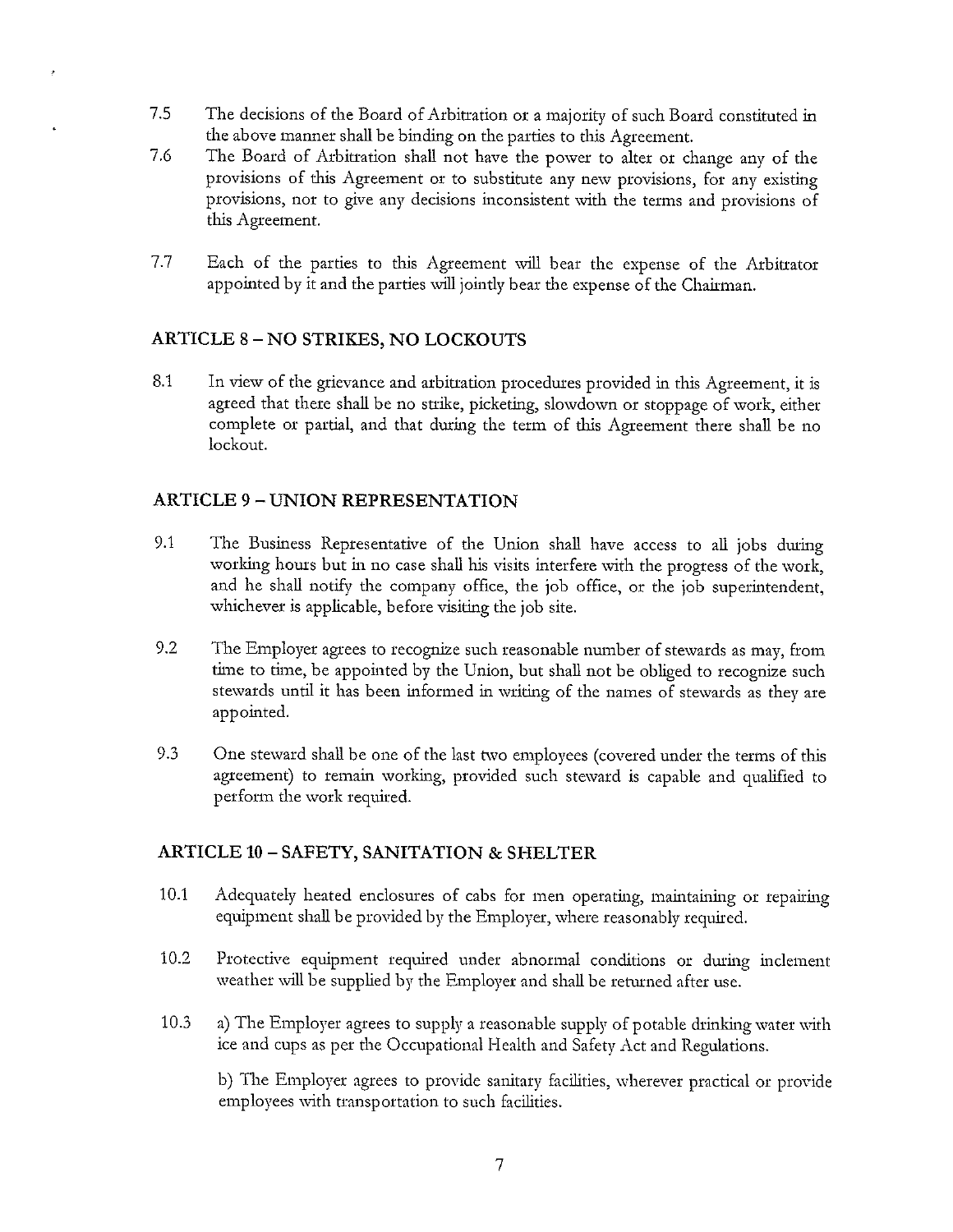- 10.4 Adequately heated shelter for employees to eat their lunch shall be provided by the Employer, with table and seating space, which shall be maintained in a clean and sanitary condition by the employees and the Employer unless other arrangements are made with the Union.
- 10.S An employee who is injured in the course of performing his duties and requires medical attention by a physician and is certified by the physician that he is unable to continue to work, shall be paid his regularly assigned hours on the day of the injury; otherwise the employee shall be paid his regular wages for any lost time incurred that day due to the injury.
- 10.6 a) In the event of a fire or theft resulting in the loss of clothing or tools, the Employer will replace such items at their replacement value to a maximum of \$500.00 except as provided in (b) hereof, provided that such clothing and tools are kept in a place designated by the Employer. Such replacement is based on proof of loss by fire or theft being made to the Employer.

b) Mechanics are to file with their Employers a listing of their tools showing their valuation and the Employer's liability shall be limited to such listing and the replacement value of such tools.

## **ARTICLE 11-PAYMENT OF WAGES & LAY-OFF**

11.1 a) Wages shall be paid on Thursday of each week during working hours, by cheque or by direct deposit, or no later than Friday of each week during working hours by cash. The Employer shall have the sole discretion to select the method of payment.

b) Accompanying or coinciding with each payment of wages shall be a retainable statement identifying both the Employer and the Employee, showing the pay period total hours marked "regular" and "overtime", the hourly rate, the total earnings, the amount of vacation pay, the amount and purpose of each deduction and the net earnings.

- 11.2 In the case of lay off, all employees shall be paid up to date on the job site where practical; othenvise, cheques, EI record of employment certificate shall be forwarded by registered mail to his last known address, within forty-eight (48) hours of the lay off. Notification to, or attempted notification of lay off, to an employee on Saturday, Sunday or statutory holiday shall not be considered proper notice unless the employee is working on such day. If payment is made by direct deposit then payment shall be made on the next regular pay date. If EI record of employments are filed electronically, a copy of the EI record of employment shall be made available to the employee.
- 11.3 When laid off, employees shall be allowed sufficient time to clear up their personal and company property on the job site.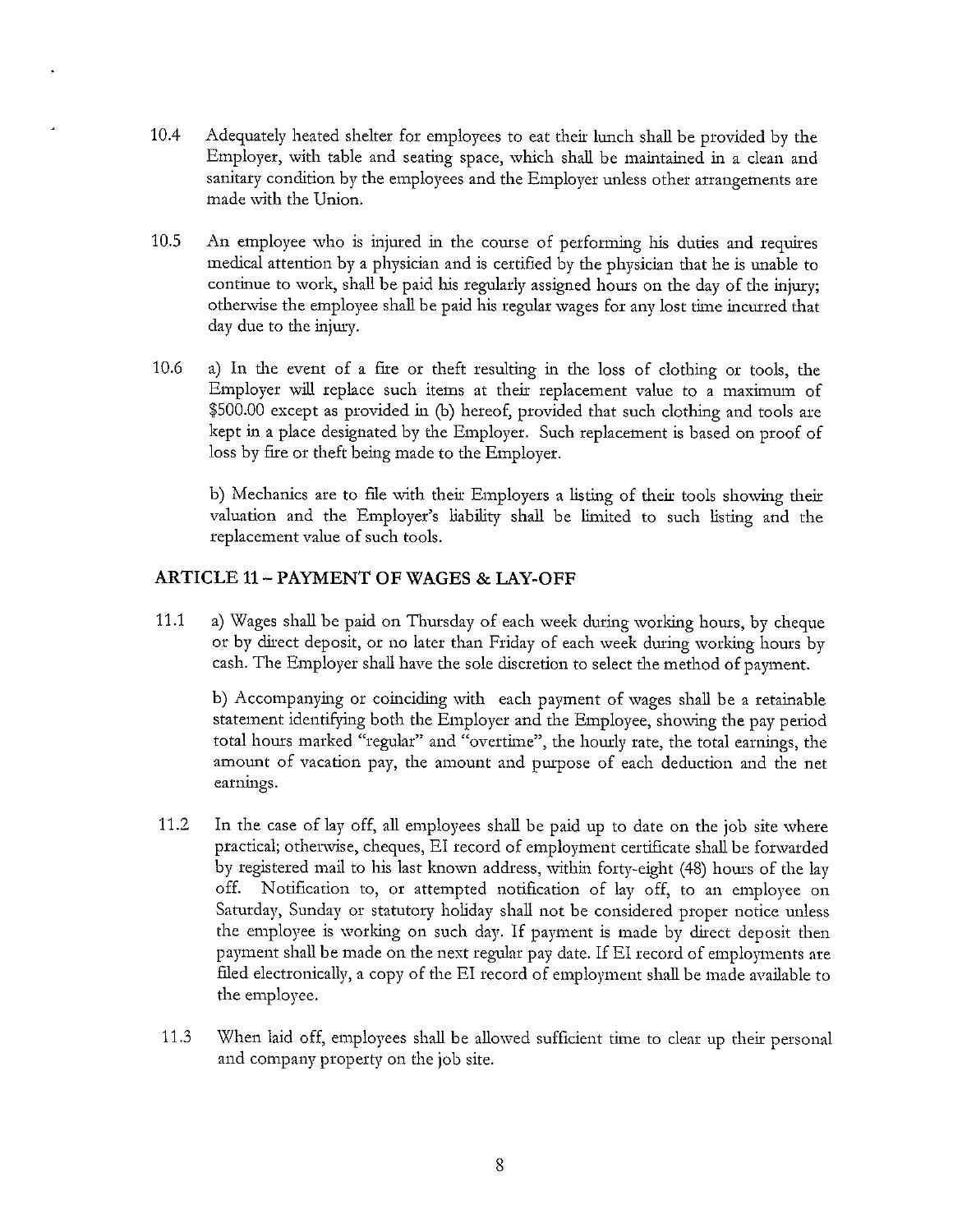- 11.4 When employees who are laid off are not paid up to date on the job site and should the Employer fail to send such wages and/or file employment records as stated above, the Employer shall pay eight (8) hours pay at the regular hourly rate for each additional regular working day the employee is required to wait for his pay and records, after giving notice to the Employer and giving him four (4) hours to correct such default.
- 11.S If an employee quits his job he shall be paid in full on the next regular pay day. If the employer ftles the employees Record of Employment electronically, then a copy of the Certificate shall be given to the employee if requested by the employee. The Employer must notify the Union when a member/ employee quits or is terminated for cause.
- 11.6 An employee being laid off shall be so notified at least four (4) hours before the end of his last scheduled shift or day of work. If such notice is not given, the employee shall be given two (2) hours pay in lieu of such notice.

## **ARTICLE 12** - **JURISDICTIONAL DISPUTES**

- 12.1 The Employer and the Union agree that there shall be no work stoppage resulting from jurisdictional disputes. In the case of a jurisdictional dispute, the Employer agrees to assign work in accordance with the Contractors Responsibility Section of the Procedural Rules and Regulations of the Building and Construction Trades Department AFL-CIO.
- 12.2 All jurisdictional disputes shall be settled and adjusted according to the present plan established by the Building and Construction Trades Department AFL-CIO or any method or procedure which may be adopted in the future by the Building and Construction Trades Department. Decisions rendered shall be final and binding and conclusive on the Employer and the Union.
- 12.3 The parties hereto agree to the establishment of a Joint Labour Management Committee composed of representatives of the Employer and representatives of the Union.

The purpose of this committee will be for the effective administration of the Collective Agreement and to provide a means of communication for the resolution of any or all disputes that may arise through the application of the Agreement. Meetings will be held on an annual basis or as deemed necessary in the interests of both parties.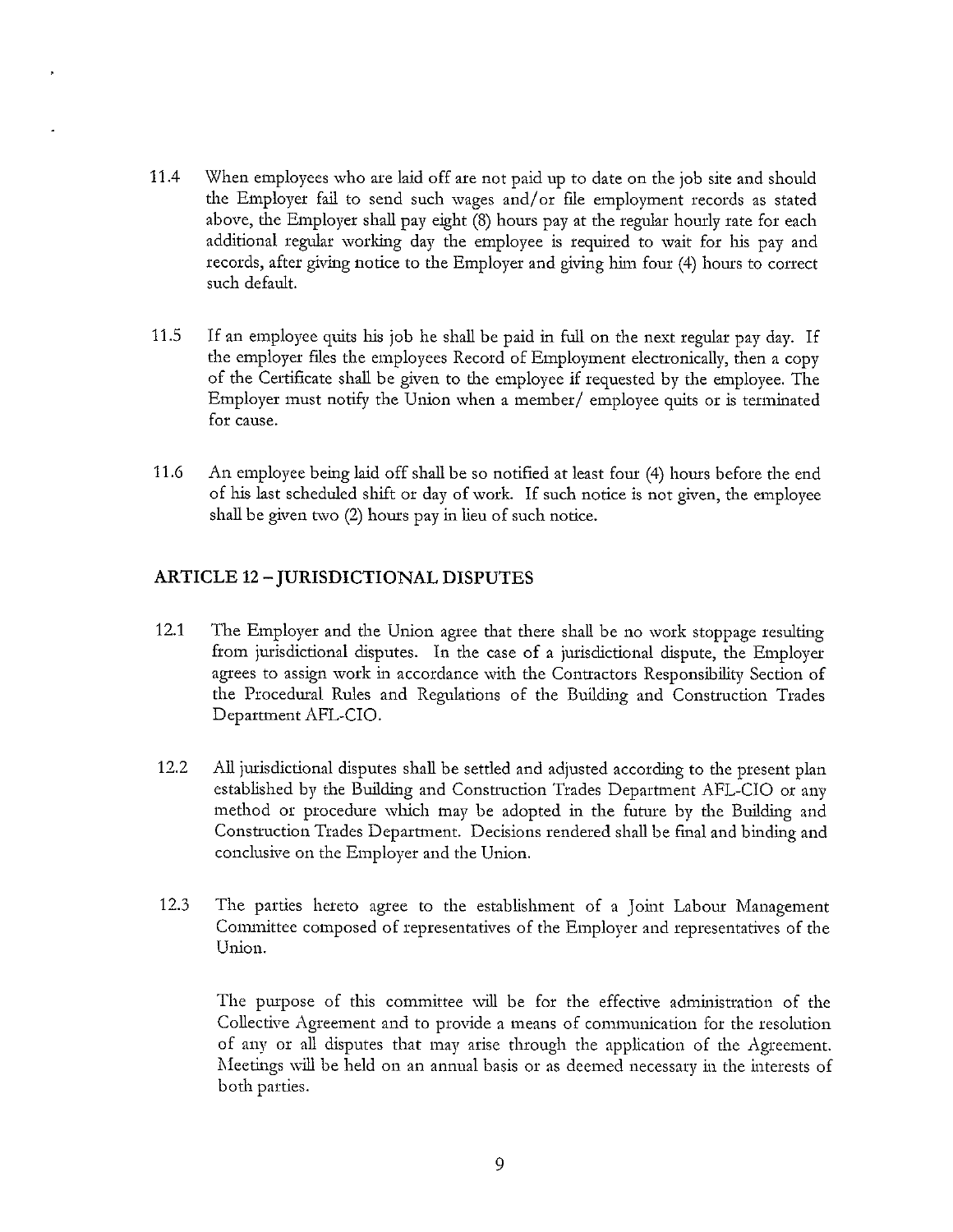## **ARTICLE 13-STATUTORY HOLIDAYS & VACATION PAY**

**13.1** All work performed on the following holidays shall be paid for at double the regular rate of wages:

| New Year's Day | Civic Holiday    |
|----------------|------------------|
| Family Day     | Labour Day       |
| Good Friday    | Thanksgiving Day |
| Victoria Day   | Christmas Day    |
| Canada Day     | Boxing Day       |

**NOTE:** If the government of the province of Ontario amends "holiday" to include Heritage Day, such holiday shall be a holiday herein.

Should any of the above holidays occur on a Saturday or Sunday such holiday shall be observed on the Monday and/or Tuesday following, unless changed by mutual agreement between the Employer and the Union.

No work shall be performed on Labour Day, except to save life, limb or property.

- 13.2 **It** is understood and agreed that the employee's vacation period shall be mutually agreed upon by the Employer and the employee.
- 13.3 The Employer agrees that when the Union informs them of any changes in the payout of vacation or statutory holiday pay they will immediately conform to these changes.

## **ARTICLE 14 - HOURS OF WORK**

- 14.1 a) Municipal Work
	- b) Bridges and Structures
	- c) Sewers and Watermains in Lambton County
	- d) Roadwork tendered by Moore Township, the City of Sarnia and the Village of Point Edward
	- e) Heavy Engineering

For the above type of work fifty (50) hours per week, Monday through Friday, shall constitute a regular work week. The said regularly assigned hours to be between the hours of 7:00am and 7:00pm with one-half(½) hour lunch period without pay. If an employee is required to work without a lunch period, he will be paid an additional ½ hour pay at double (2x) their regular pay. The starting and quitting times may be changed by mutual agreement between the Employer and the Union.

f) MTO, County and Township roadwork, excluding roadwork tendered by Moore Township, the City of Sarnia and the Village of Point Edward.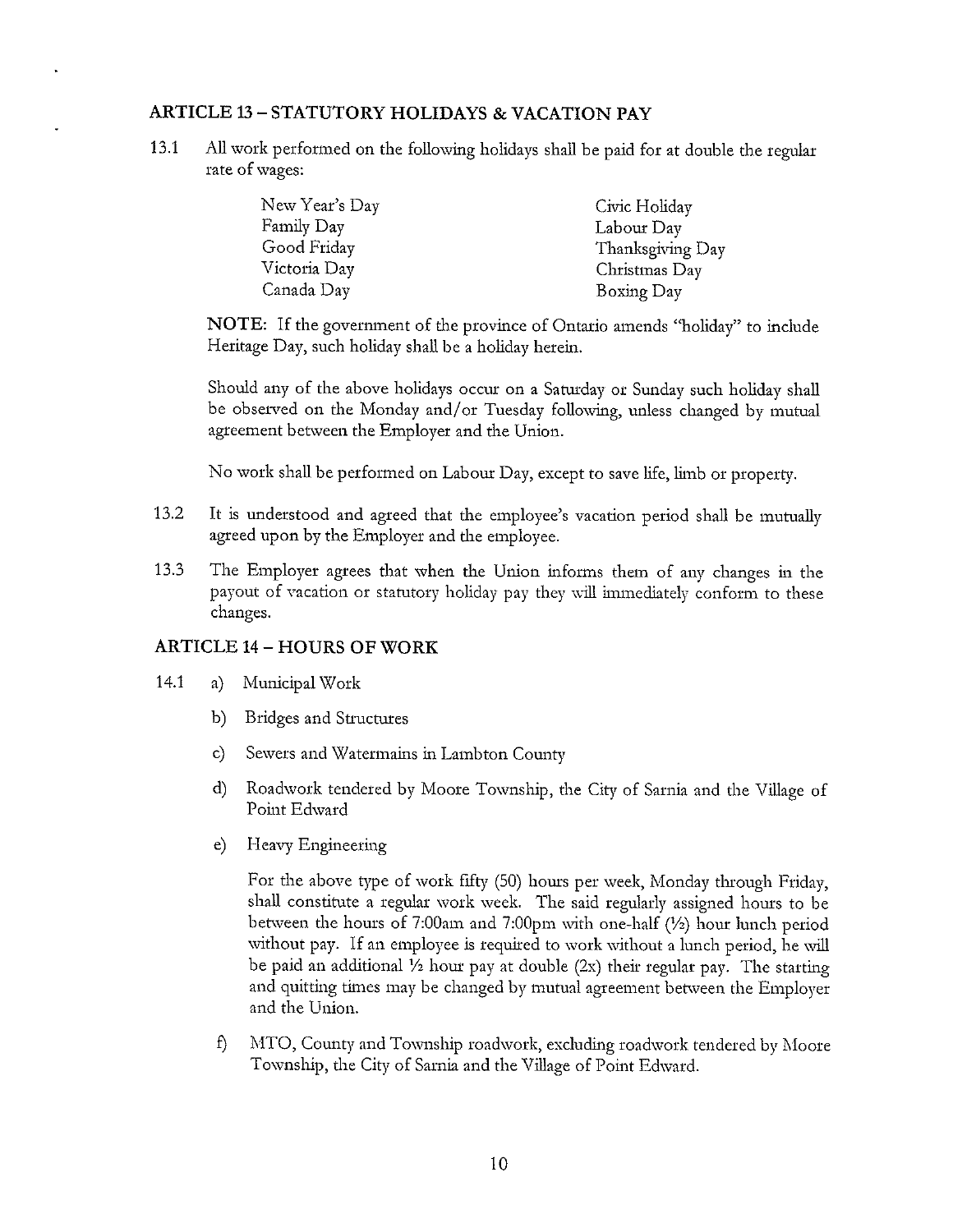For the above type of work fifty-five (55) hours per week shall constitute a reguhr work week. Such hours may be worked between 7:00am and 7:00pm Monday through Friday. The starting and quitting times may be changed by mutual agreement between the Employer and the Union.

g) Residential work at 80% of the rate, 100% of the benefits. This section does not cover any work nonnally performed by other agreements with Local 1089 and the Contractor, and does not include the (building).

#### **ARTICLE 15 - OVERTIME**

- 15.1 The Employer may require employees to perform work in excess of their regular assigned hours and employees will be given as much notice as possible.
- 15.2 All time worked by an employee before 7:00am and after 7:00pm, Monday through Friday, and all hours worked in excess of those set out in Article 14.1 above, and all time worked on Saturday shall be at the rate of time and one half (1 ½). All time worked on Sundays and Statutory holidays shall be at the rate of double time (2x).
- 15.3 If, during the work week as described **in** Article 14.1 of this Agreement, eight (8) or more hours are lost due to inclement weather, one (1) eight (8) hour shift may be made up on Saturday at straight time rates of pay.

## **ARTICLE 16 - SHIFT WORK**

- 16.1 The Employer agrees not to establish a second shift which reduces the hours of the first shift as established in Article 14.1 - Hours of Work.
- 16.2 When shift work outside the hours as laid down in Article 14.1 is worked, a premium of \$1.50 per hour will be paid for the second shift, \$1.75 per hour for the third shift.
- 16.3 When a first shift is not established but an irregular start time is necessary, a premium of \$1.25 per hour will be paid.
- 16.4 All hours worked between 12:00 midnight Friday and 12:00 midnight Sunday, shall be paid as outlined in Article 15 - Overtime.

#### **ARTICLE 17** - **MEALS & REFRESHMENT BREAKS**

- 17.1 Employees who are required to work more than two (2) hours after their regular shift shall be provided with a hot meal.
- 17 .2 All employees shall have two (2) fifteen (15) minute break periods, one in the first half and one in the second half of each shift. When overtime is worked, break periods shall be scheduled for approximately the middle of each four (4) hour work period. The employees shall have a half hour lunch break at twelve (12) in the afternoon. This break may be moved a half hour either way at the employer's request. If the employees are required to work through their lunch, they shall be paid a half hour at double (2X) their regular pay.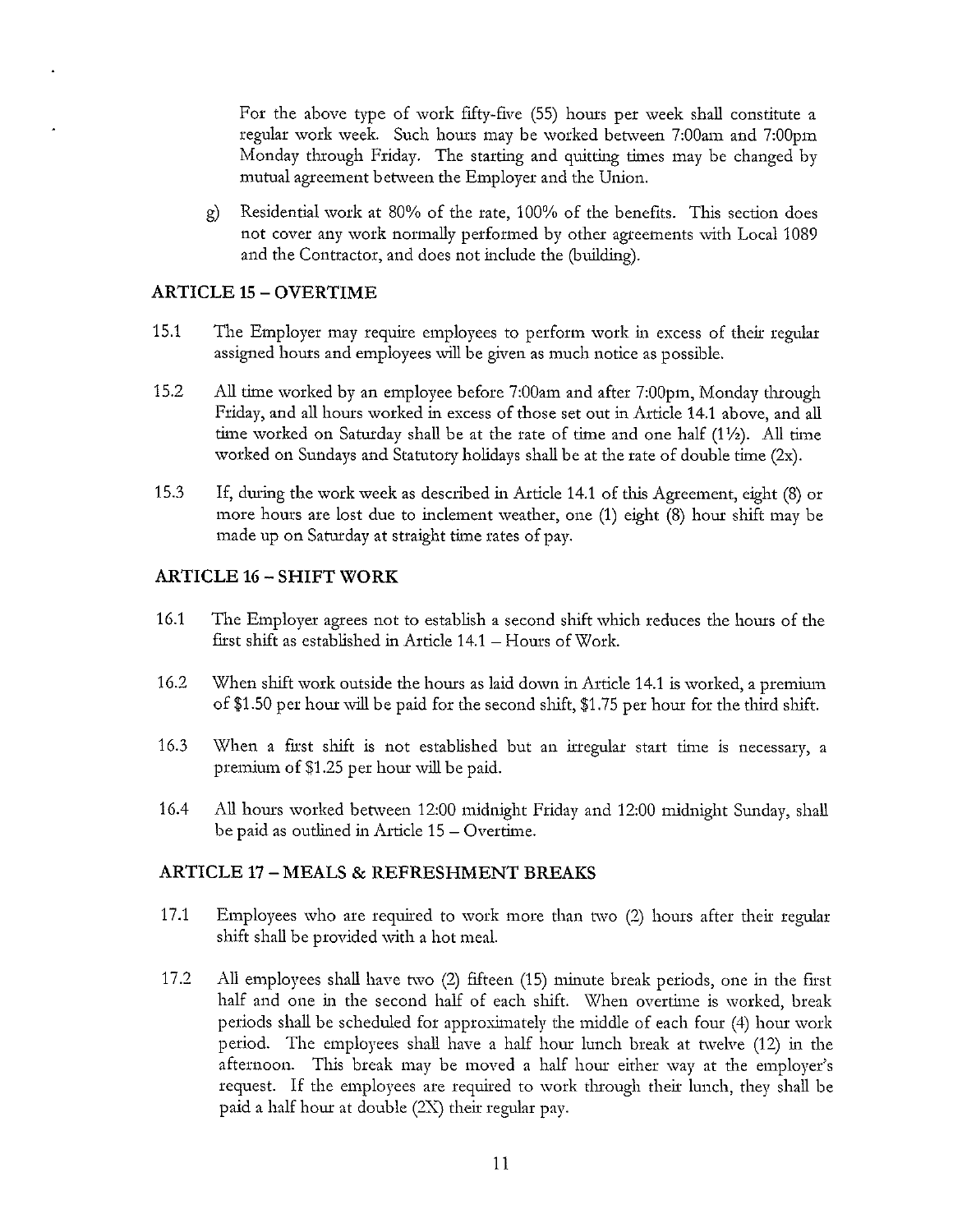## **ARTICLE 18-INCLEMENT WEATHER & REPORTING TIME**

- 18.1 An employee who reports for work on any day shall receive a minimum of four (4) hours pay and shall remain at any work covered under the terms of this Agreement, unless directed by the Employer the previous day, not to report.
- 18.2 An employee who reports for work and is unable to perform his work due to inclement weather shall receive one **(1)** hours pay plus all travel time and/ or living allowance payable for that day for reporting, providing he remains at the job site unless directed othenvise by the Employer.

## **ARTICLE 19 - RECALL & PREMIUM TIME CALL OUT**

- 19.1 When an employee is recalled to work after completion of his normal day's work, Monday through Friday inclusive, he shall be paid a minimum of four (4) hours pay at the applicable rate.
- 19 .2 When an employee is required to report to work on a Saturday, Sunday or statutory holiday he shall be paid a minimum of four (4) hours at the applicable premium rate. In the event an employee is recalled to work on a Saturday, Sunday or statutory holiday he shall be paid a minimum of a further four  $(4)$  hours at the applicable premium rate.

## **ARTICLE 20** - **TRAVEL TIME & LIVING ALLOWANCE**

## 20.1 **FREE ZONE**

All of Lambton County shall be a free zone.

20.2 When the employees are required to work in an area falling outside one hundred and twenty - five kilometers (125km) of Sarnia City Hall, he shall be paid a living allowance of one hundred and twenty-five dollars (\$125.00) per day worked, effective May 9, 2015 - one hundred and thirty dollars (\$130.00) per day worked, effective May 9, 2016 - one hundred and thirty - five dollars (\$135.00) per day worked. If the job falls outside three hundred and fifty kilometers (350 km) from Sarnia City Hall, the living allowance will be paid on a seven (7) day a week basis.

## **ARTICLE 21- WORK IN COMPRESSED AIR**

## 21.1 **GENERAL**

a) Work in compressed air will be conducted in accordance with applicable governmental laws and regulations.

## 21.2 **PROVISIONS FOR WORKING IN COMPRESSED AIR**

a) The following sliding scale of premium payments shall apply to workers in compressed air. These payments are non-cumulative and are considered a bonus (not to be included in calculating overtime pay or add-ons for fringe benefits).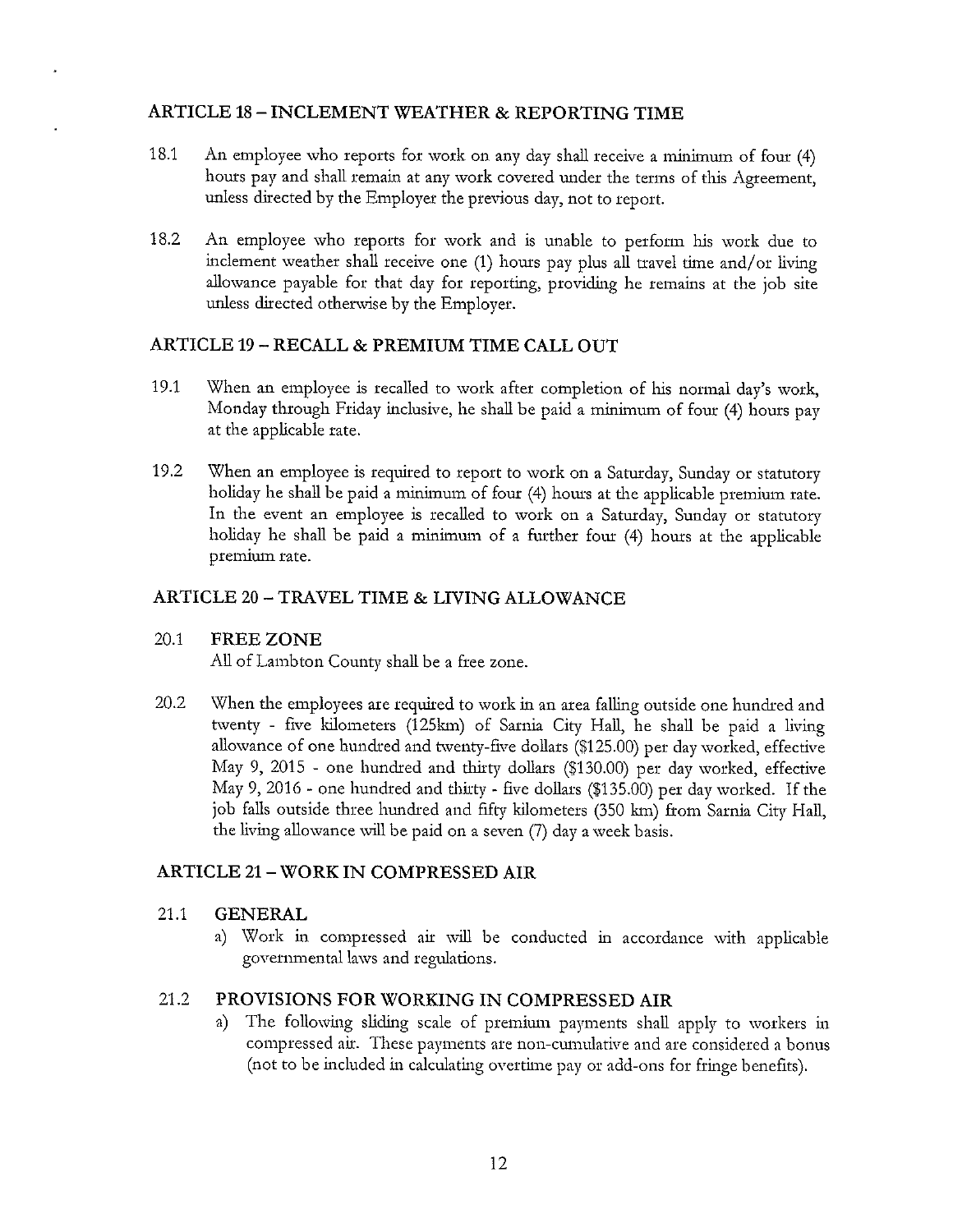| AIR PRESSURE | PREMIUM PER HOUR |
|--------------|------------------|
| $1-14$ lbs   | \$1.00           |
| -15-20 lbs   | \$1.50           |
| -21 lbs      | \$2.00           |

For the air pressure over twenty-one (21) pounds the Employer agrees to pay \$0.25 per pound compressed air premium for each pound over twenty-one (21) pounds, in addition to the twenty-one (21) pound rate.

- b) Where employees are required to work in compressed air they shall receive a minimum of eight (8) hours per day or shift.
- c) Rest periods when working under air pressure are to be paid as specified by law and no deduction will be made for a meal break falling in the rest period between the two (2) working periods.
- d) Where employees are required to have their lunch break underground in compressed air the Employer agrees that a proper sanitary lunchroom facility shall be provided, heated when necessary and separate from the work area. Potable water shall be provided at all times. Sanitary toilets shall be provided and shall not be located in or near the lunchroom area.

#### e) **HOT BEVERAGES**

- i) The Employer shall, at their own expense, supply sugar and hot beverages for employees working in compressed air during the rest periods;
- ii) Containers and cups for the beverage required as outlined above shall be maintained in a clean and sanitary condition and kept stored in closed **containers.**

#### **ARTICLE 22** - **GENERAL**

22.1 An employee will be granted a leave of absence for vital personal reasons or to attend a Union convention or jury duty. A leave of absence will be granted to regular employees for a period of up to one (1) year to serve in a full time position with the Union. Such requests shall be in writing.

#### **ARTICLE 23** - **SCHEDULE**

23.1 Attached to and forming part of this Agreement is Schedule "A" outlining wage rates, classifications, vacation pay and trade conditions, fringe benefits.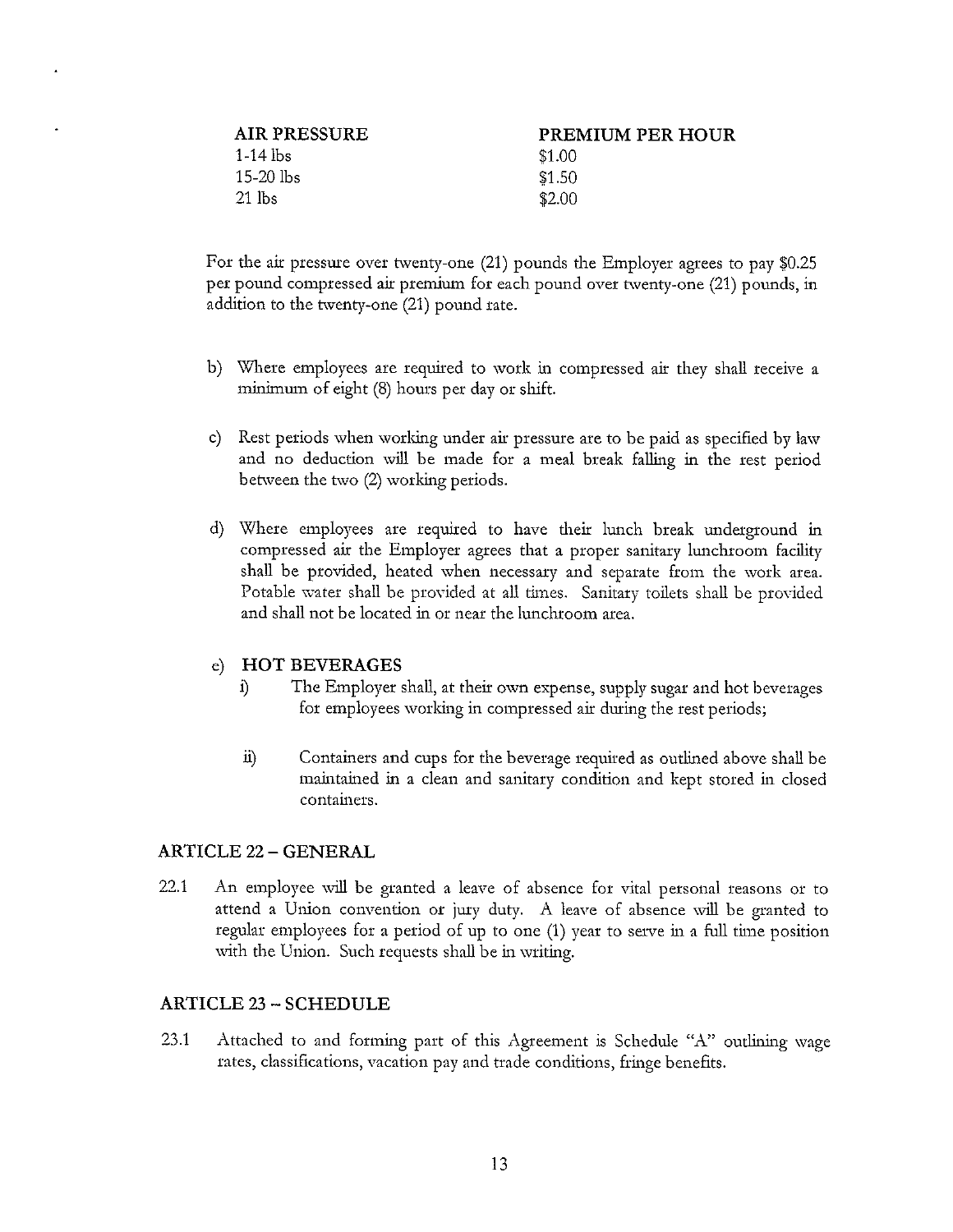**IN WITNESS HEREOF** we the undersigned parties hereby attach our hands and seals to this Agreement on this

day of  $\overline{\phantom{a}}$  $, 20$  /4.

FOR THE COMPANY

*::fl!Jil* 

l,

GМ

PRINT NAME & TITLE

2014<br>FOR THE UNION<br>MIKE MAITLAND<br>BUSINESS MANAGER<br>Labourers' International Union of<br>North America (LINA) Local 1989

Labourers' International Union of North America (LiUNA) Local 1089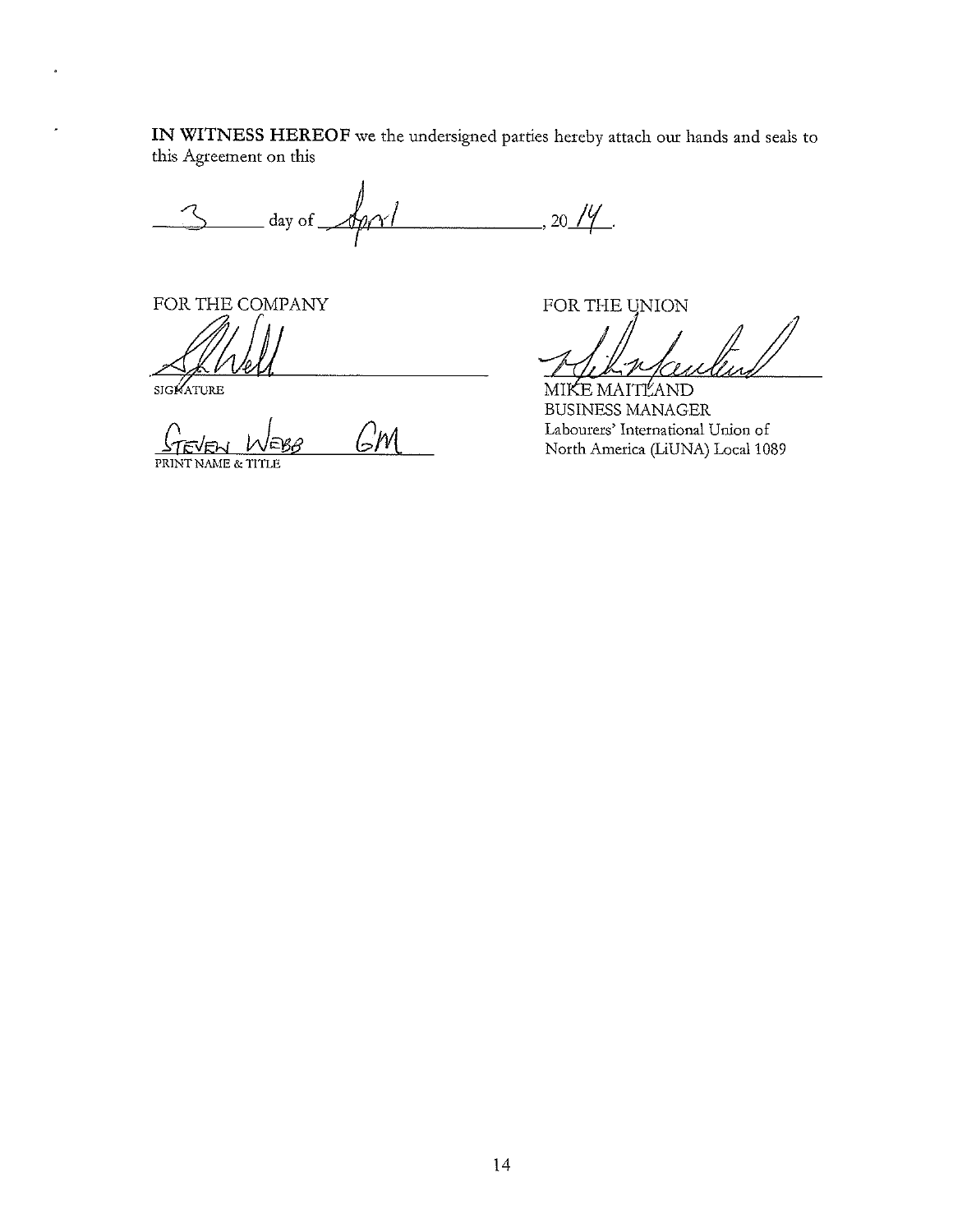#### **SCHEDULE "A"**

CLASSIFICATIONS, WAGE RATES, GROUP RETIREMENT SAVINGS PLAN (GRSP), VACATION PAY & STATUTORY HOLIDAY PAY AND FRINGE BENEFITS APPLICABLE TO THE MEMBERS OF THE LABOURERS' UNION LOCAL 1089.

#### **COUNTY OF LAMBTON**

#### **PRIVILEDGES**

- 1.1 Nothing herein shall be so construed as to effect a reduction in wages or of existing benefits of any employee covered by this Agreement.
- 1.2 a) The contributions shall be remitted monthly to the appropriate funds as directed on the contribution forms supplied by the Union, Local 1089, not later than the 15<sup>th</sup> of each month following the month for which such contributions were earned.
	- b) The Employer agrees to be bound by all actions taken by the trustees pursuant to the said Agreement and Declaration of Trust. It is further agreed that the Employer and the Union may together decide to make certain that all trust funds are jointly trusteed by labour and management with the exception of the Training Fund before the expiration of this Agreement.
	- c) The trustees shall have the authority to have an independent certified public accountant audit the payroll and wage records of the Employer for the purpose of determining the accuracy of contributions to the appropriate fund.
	- d) If any Employer fails to make contributions to the appropriate funds witlun fifteen  $(15)$  days after the date required by the trustees, the Union shall have the right to take whatever steps are necessary to secure compliance with this Agreement, any other provision hereof to the contrary notwithstanding, and the Employer shall be liable for all costs for collection of penalties as may be determined by the Union.
	- e) The pension plan adopted by the trustees of said Pension Fund shall at all times conform with the requirements of the Income Tax Act so as to enable the Employer at all times to treat contributions to the Pension Fund as a deduction for income tax purposes.
- 1.3 a) These monies shall be renutted in accordance with this collective Agreement and shall be remitted by the  $15<sup>th</sup>$  day of the month following the month in which the hours have been earned, together with supporting information entered on a reporting form as designated by the trustees and at no time shall the contributions be paid directly to the employee.
	- b) In the event an Employer fails to remit any contributions, deductions or renuttances for the Health Plan, the Pension Plan, dues, fees, GRSP,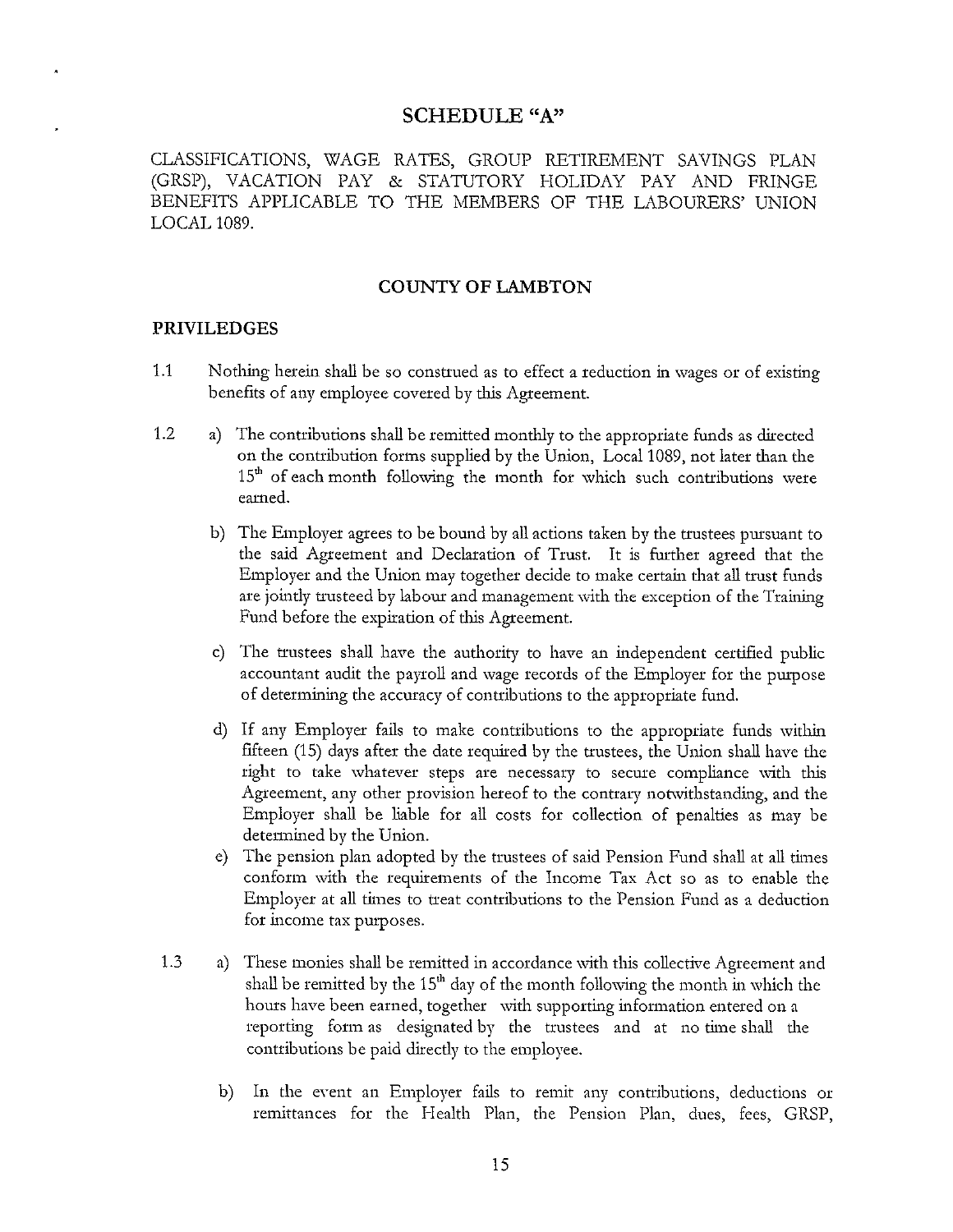assessments or Employer Labour Relations Fund by the  $15<sup>th</sup>$  day of the month due, the Employer shall pay to the appropriate fund as liquidated damages and not as a penalty, an amount equal to three percent (3%) per month, compounded monthly (42-6% per annum) for any delinquent contributions, deductions of remittances fifteen (15) days in arrears calculated from the date due, provided the Employer has received five (5) days prior written notice to correct such delinquency and has not done so.

- c) With reasonable cause the trustees may request an Employer to submit to them within a stipulated period a certified audited statement of payroll contributions to these funds for a period not to exceed the period from the effective date of this Agreement until the date the audit takes place. Such statements shall reply to the questions submitted to the Employer by the trustees.
- d) If the Employer does not submit the certified audited statement as per Article 1.3c) the trustee may appoint an independent chartered accountant to enter upon the Employer's premises during the regular business hours to perform an audit of the Employer's records only with respect to the Employer's contributions or deductions to the required Employee Benefits Plan.
- e) Where the tiustees appoint an auditor the cost of the audit shall be borne by the appropriate funds or plans, but the cost of the audit shall be borne by the Employer if the Employer is found to be in deliberate violation of the Agreement. In addition the trustees may assess a penalty not to exceed twentyfive thousand dollars (\$25,000.00) if the audit discloses any deliberate violation.
- 1.4 In the event such audit reveals that the Employer has failed to remit contributions in accordance with the provisions of this Agreement, the Employer shall, within five (5) days of receipt of written notice from the trustees, remit all outstanding contributions together with any liquidated damages required under the terms of Article 1.3b) above the completed supporting contribution report forms as required by the plan.
- 1.5 a) When an Employer fails to remit all delinquent contributions the provisions of 1.3b) shall apply and the Union, on instructions from the trustees, shall immediately institute proceedings against the delinquent Employers under Section 126 of the Labour Relations Act of Ontario. All costs of such actions shall be borne by the appropriate plan or fund unless otherwise recoverable.
	- b) Where the parties agree to a settlement of a delinquency and such settlement is violated by the Employer, the violation may be used by the Union as evidence [subject to Article 1.5c)] at the Ontario Labour Relations Board; and Article 1.3b) shall apply.
	- c) In the event that a grievance alleging that an Employer has failed to remit the proper contributions, deductions or remittances to any trust fund or party as required by this Agreement, the parties agree that for the purposes of determining any issue, the following presumption shall apply: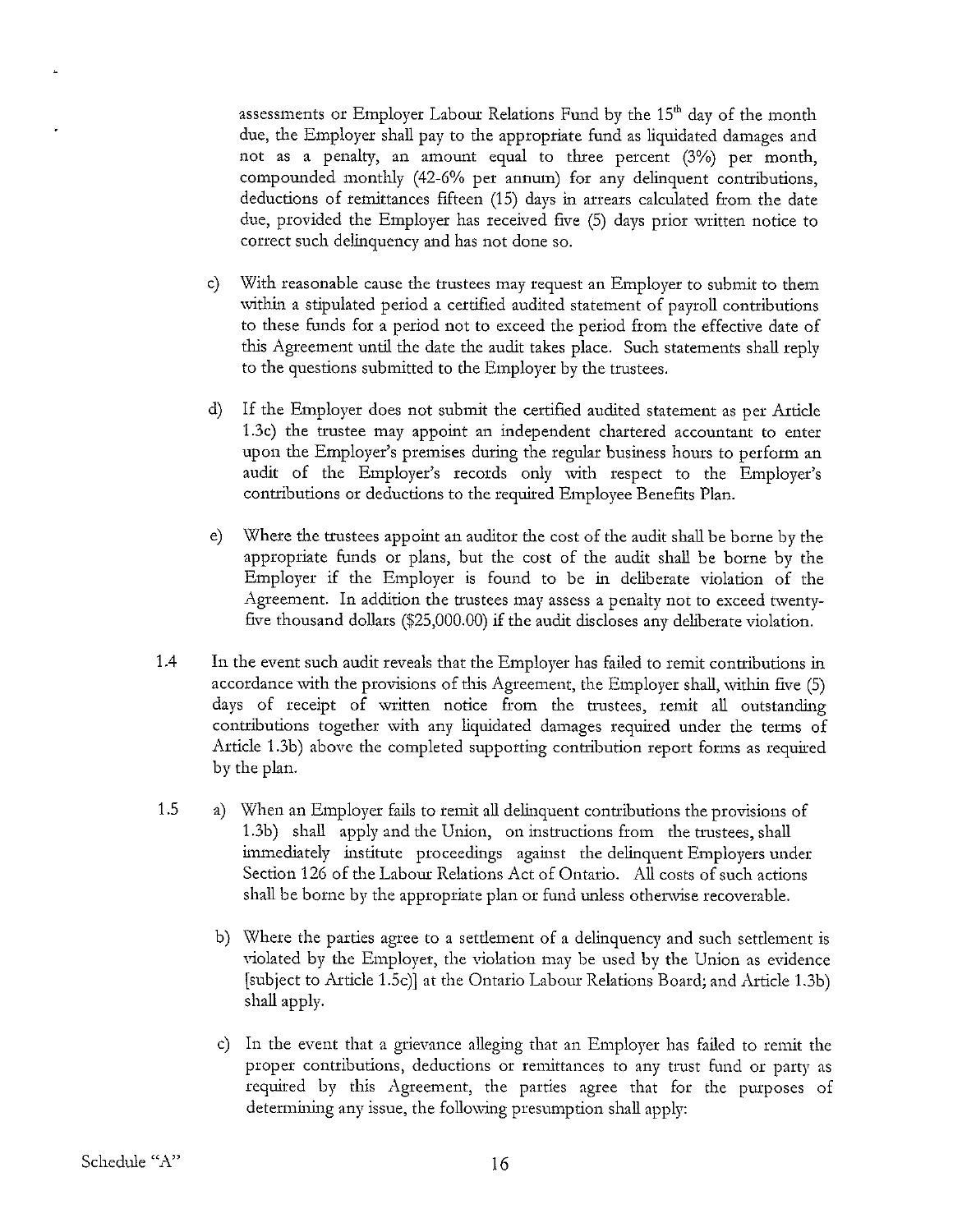A statement signed by a member of the Union, a business representative, a trustee or the administrator of a trust fund shall be *prima facie* evidence of the number of hours worked by members of the Union, and of a failure to make the appropriate payments as required by this Agreement. This evidence shall establish only a rebuttable preswnption and may be challenged by the Employer with proper docwnentary evidence.

- d) If the Ontario Labour Relations Board or a Board of Arbitration to which a grievance alleging failure to pay wages to employees or a failure to make appropriate payments to a trust fund or an administrator as required by this Agreement is litigated and the Board determines that an Employer has violated the Agreement, then the Ontario Labour Relations Board or the Board of Arbitration shall also require the Employer to pay all reasonable costs incurred by the Union in prosecuting the grievance including but not limited to, all legal costs on a solicitor-and-client basis, travel, meal and accommodation costs of all witness(es) and business representative(s), conduct money, cost incurred in serving a swnmons, any expenses incurred by the Union pursuant to Section 126(4) of the Labour Relations Act or otherwise, for the Board of Arbitration.
- e) The Union may, with cause, require an Employer to post or secure an unconditional letter of credit or other fonn of security acceptable to the Union to cover any delinquencies as required by this Agreement. The maximum amount of the nnconditional letter of credit or other form of security shall be the amonnt the Employer would be expected to contribute for a four (4) month period or twenty thousand dollars (\$20,000.00), whichever is the greater amount.
- f) The parties recognize that the payments to the various ttust funds as required by this Agreement are part of a total wage package. For the pwposes of directors' liability to employees under the Ontario *Business Corporations Act* and the Canada *Business Corporations Act*, the wages set out in this Agreement are the total wage packages set out in Schedule "A".
- 1.6 Where the Union has taken prior proceedings and obtained a decision against an Employer for delinquent contributions, deductions or remittances, the Union may require the said Employer to post a cash bond, certified cheque or other form of security acceptable to the Union, not to exceed twenty thousand dollars (\$20,000.00) or an amount equal to four (4) months contributions, whichever is the greater amount, to be held in trust by the trustees for a period to be determined by the trustees. In the event that the said Employer again becomes delinquent for contributions, deductions or remittances, the Union and/ or trustees may apply the cash bond or certified cheque, or any portion thereof, to satisfy the delinquency and require the Employer to replenish the cash bond or certified cheque in a higher amount. In the event that the cash bond or certified cheque does not satisfy the full amount of the delinquency, the Union may take other proceedings to recover the balance.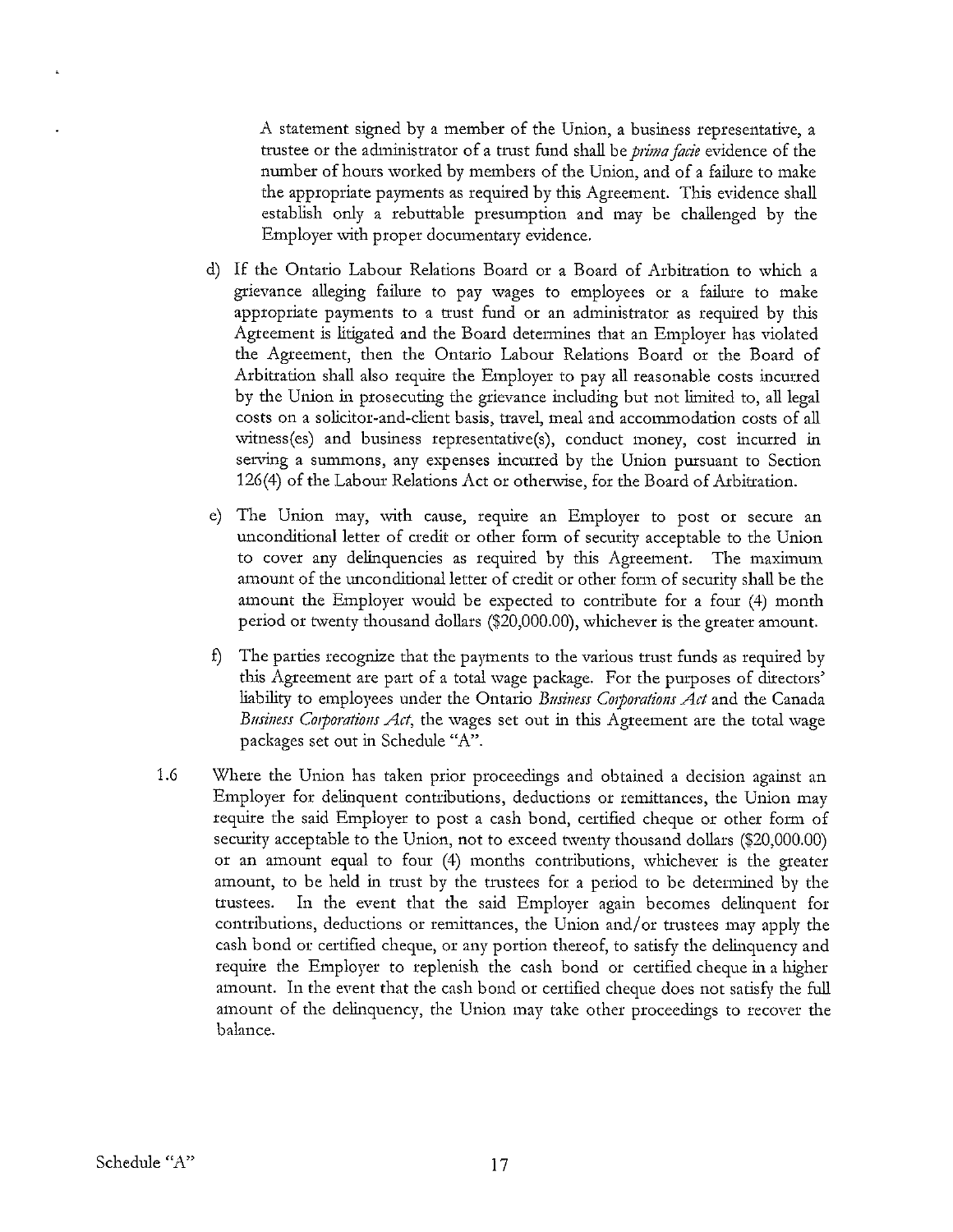- 1.7 If an Employer does not have any employees in his employ he shall submit a NIL report in accordance with the provisions of 1.3.
- 1.8 The trustees of the employee benefit plans referred to in the Collective Agreement shall promptly notify the Union of the failure by the Employer to pay any employee benefit contributions required to be made under this Collective Agreement and which are owed under the said plans in order that the Programs Administrator of the Employee Wage Protection Program may deem that there has been an assignment of compensation under the said program in compliance with the Regulations of the Employment Standards Amendment Act, 1991 in relation to the Employee Wage Protection Program.

#### **CLASSIFICATIONS & WAGES**

g.

2.1 It is understood and agreed that the following list of classifications will form part of the jurisdiction of the Labourers' International Union of North America Local 1089, and such work is covered by this Collective Agreement:

Labourers (skilled and unskilled)

Carpenters, Form Setters (steel and wood), Catch Basins, Curb and Gutters, Sidewalks, Sewer and Appurtenances and similar Sewer, Roadway Fixtures, Heavy Engineering

The erection, dismantling and moving of all scaffolding materials

Form Builder Carpenter on structures such as bridges, retaining walls, etc.

Cement Finishers, Cement Improvers and Reinforcing Material Installers, Wire Mesh Installers

Concrete Workers, Screedmen, Puddlers, Floatmen and Grouters

MasomyWork

Concrete Pumps, Well-Point Systems and Portable Generators

Diamond Saw Cutters, all types, Coring, Caulker Powdermen and helpers

Operators of Air Drills (portable and wagon)

Air, Electric and Gas Tool Operators

Rammax tramper or similar remote controlled equipment requiring an employee to direct such equipment

Hydrovac Excavating Machine - when a second person is required in the operation of the hydrovac excavating machine it will be a member of the Labourers' Union

Operators of.Jackhammers and all types of earthboring equipment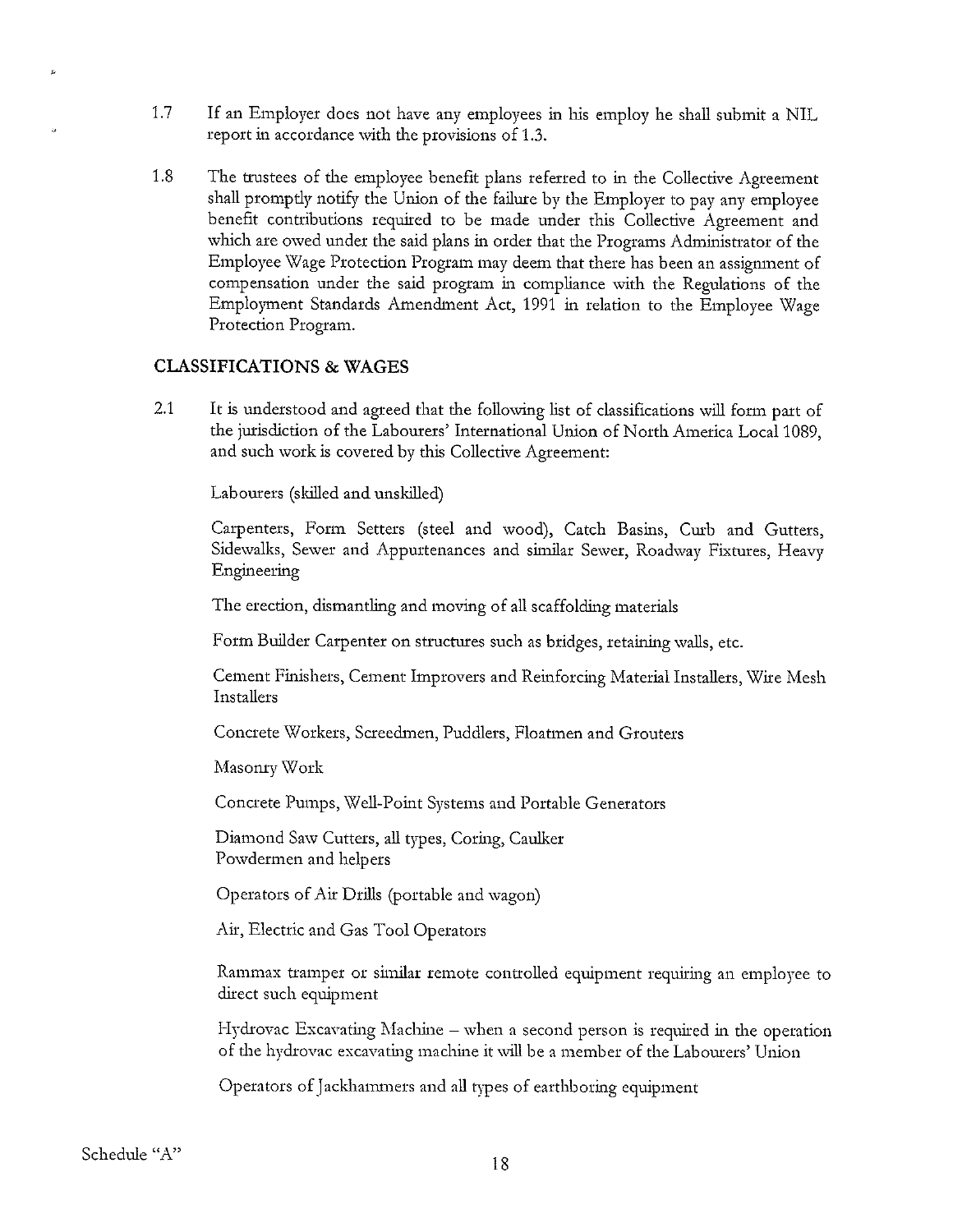Operators of Concrete Mixers

Operators of Water Pumps

Pipelayers, Caulkers and Jointers on tile, all types of Sewer Pipe, all types of Watermain, Electric Conduits and all underground installations

Operators of Portable Air-Compressors

Mortarmen, Labourers for all types of Pile Driving and Asphalt Rakers and Shovellers

Gradesmen

 $\bullet$ 

Aggregate and Asphalt Plant Helpers

Spreader Helpers and Stubcar Unloader Helpers

Labourers required for Cleaning, Washing, Painting of the Company Equipment and Barricades, etc. used in the Company's Yard or Shop

Welding and Cutting of all types

Dinky Operators

Mucking Machine Operators

Mole Operators, Mining Machine Operators

All work connected with this Agreement which requires divers and Scott airpacks or similar devices

2.2 Classifications and wage rates for all work as defined in Article 14.1 - Hours of Work, of the Master Agreement.

#### **GROUP A**

- I. Carpenters
- II. Formsetters
- III. Cement Finishers
- IV. Asphalt Associated Work
- V. Pipelaying Associated Work
- VI. Scaffolders

Schedule "A"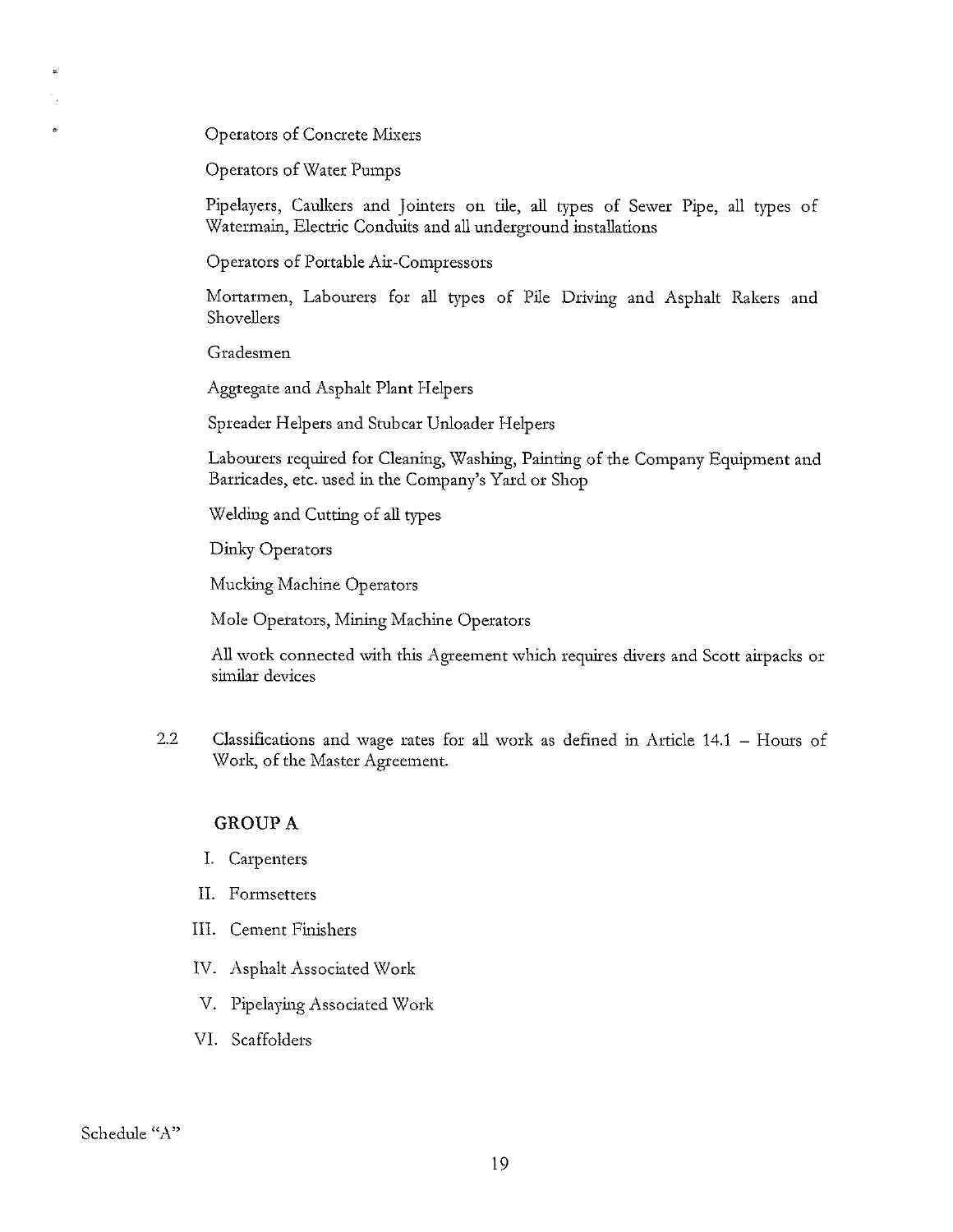| ÷. |             |       |        |             | Wage Rates for Classifications above noted "A" to "G" inclusive |                |                 |         |             |       |
|----|-------------|-------|--------|-------------|-----------------------------------------------------------------|----------------|-----------------|---------|-------------|-------|
|    |             |       | 8% V   |             |                                                                 |                |                 |         | <b>WORK</b> |       |
|    | DATE        | RATE  | H. PAY | <b>GRSP</b> | WELFARE                                                         | <b>PENSION</b> | <b>TRAINING</b> | PACKAGE | <b>DUES</b> | OPDC. |
|    | Current     | 28.07 | 2.24   | 1.75        | 2.05                                                            | 5.20           | 0.50            | 39.81   | 1.22        | 0.35  |
|    | May 9, 2014 | 28.57 | 2.29   | 1.75        | 2.15                                                            | 5.40           | 0.55            | 40.71   | 1.22        | 0.40  |
|    | May 1, 2015 | 29.08 | 2.33   | 1.75        | 2.25                                                            | 5.60           | 0.60            | 41.61   | 1.25        | 0.40  |
|    | May 1, 2016 | 29.64 | 2.37   | 1.75        | 2.35                                                            | 5.80           | 0.60            | 42.51   | 1.25        | 0.40  |

#### **GROUP B**

 $\hat{\mathbf{z}}_i$  $\sigma_{\rm g}$ 

- VII. Shop and Yard Work
- VIII. Common Labourers

|  |  | Wage Rates for Classifications above - "H" and "I" |  |  |
|--|--|----------------------------------------------------|--|--|
|  |  |                                                    |  |  |

|             |       | 8% V   |      |         |         |                   |         | <b>WORK</b> |                |
|-------------|-------|--------|------|---------|---------|-------------------|---------|-------------|----------------|
| DATE        | RATE  | H. PAY | GRSP | WELFARE | PENSION | TRAINING          | PACKAGE | <b>DUES</b> | OPDC           |
| Current     | 26.68 | 2.13   | 1.75 | 2.05    | 5.20    | 0.50 <sub>1</sub> | 38.31   | 1.22        | 0.35           |
| May 9, 2014 | 27.14 | 2.17   | 1.75 | 2.15    | 5.40    | 0.55              | 39.16   | 1.22        | 0.40           |
| May 1, 2015 | 27.61 | 2.21   | 1.75 | 2.25    | 5.60    | 0.60              | 40.01   | 1.25        | 0.40           |
| May 1, 2016 | 28.11 | 2.25   | 1.75 | 2.35    | 5.80    | 0.60              | 40.86   | 1.25        | $0.40^{\circ}$ |

#### **GROUP C**

### **IX.** Flagman/Watchman

|             |             | $8\%$ V |      |         |         |                |         | <b>WORK</b> |       |
|-------------|-------------|---------|------|---------|---------|----------------|---------|-------------|-------|
| DATE        | <b>RATE</b> | H. PAY  | GRSP | WELFARE | PENSION | TRAINING       | PACKAGE | <b>DUES</b> | OPDC. |
| Current     | 19.72       | 1.58    | 1.75 | 2.05    | 5.20    | $0.50^{\circ}$ | 30.80   | 1.22        | 0.35  |
| May 9, 2014 | 20.19       | 1.61    | 1.75 | 2.15    | 5.40    | 0.55           | 31.65   | 1.22        | 0.40  |
| May 1, 2015 | 20.65       | 1.65    | 1.75 | 2.25    | 5.60    | 0.60           | 32.50   | 1.25        | 0.40  |
| May 1, 2016 | 21.16       | 1.69    | 1.75 | 2.35    | 5.80    | 0.60           | 33.35   | 1.25        | 0.40  |

Any employee who performs flagman duties on a temporary basis shall not suffer a wage deduction.

## 2.3 **CLASSIFICATION & WAGE RATES FOR TUNNEL WORK**

## a) Underground Labourers

|             |         | $8\%$ V |      |         |         |          |         | <b>WORK</b> |       |
|-------------|---------|---------|------|---------|---------|----------|---------|-------------|-------|
| DATE        | RATE    | H. PAY  | GRSP | WELFARE | PENSION | TRAINING | PACKAGE | <b>DUES</b> | OPDC. |
| Current     | 28.33   | 2.26    | 1.75 | 2.05    | 5.20    | 0.50     | 40.09   | 1.22        | 0.35  |
| May 9, 2014 | -28.79  | 2.30    | 1.75 | 2.15    | 5.40    | 0.55     | 40.94   | 1.22        | 0.40  |
| May 1, 2015 | 29.25   | 2.34    | 1.75 | 2.25    | 5.60    | 0.60     | 41.79   | 1.25        | 0.40  |
| May 1, 2016 | - 29.76 | 2.38    | 1.75 | 2.35    | 5.80    | 0.60     | 42.64   | 1.25        | 0.40  |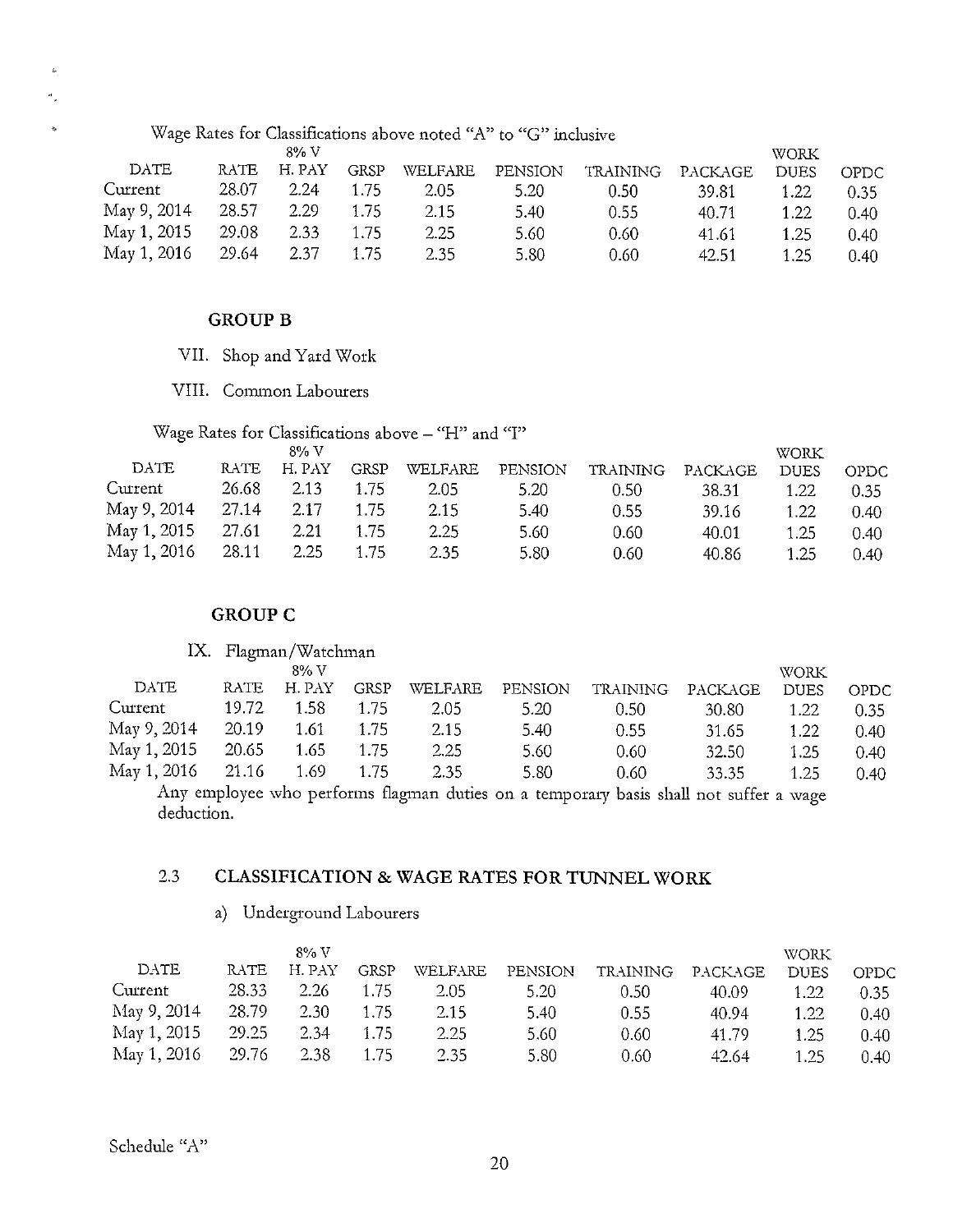b) Muckers

 $\epsilon_s$ '

į.

|             |       | 8% V   |      |         |         |          |         | <b>WORK</b> |       |
|-------------|-------|--------|------|---------|---------|----------|---------|-------------|-------|
| DATE        | RATE  | H. PAY | GRSP | WELFARE | PENSION | TRAINING | PACKAGE | <b>DUES</b> | OPDC. |
| Current     | 28.46 | 2.28   | 1.75 | 2.05    | 5.20    | 0.50     | 40.24   | 1.22        | 0.35  |
| May 9, 2014 | 28.93 | 2.31   | 1.75 | 2.15    | 5.40    | 0.55     | 41.09   | 1.22        | 0.40  |
| May 1, 2015 | 29.39 | 2.35   | 1.75 | 2.25    | 5.60    | 0.60     | 41.94   | 1.25        | 0.40  |
| May 1, 2016 | 29.90 | 2.39   | 1.75 | 2.35    | 5.80    | 0.60     | 42.79   | 1.25        | 0.40  |

## c) Miners

|             |       | 8% V   |      |         |         |                   |         | <b>WORK</b> |      |
|-------------|-------|--------|------|---------|---------|-------------------|---------|-------------|------|
| DATE        | RATE  | H. PAY | GRSP | WELFARE | PENSION | TRAINING          | PACKAGE | <b>DUES</b> | OPDC |
| Current     | 28.84 | 2.31   | 1.75 | 2.05    | 5.20    | 0.50 <sub>1</sub> | 40.65   | 1.22        | 0.35 |
| May 9, 2014 | 29.31 | 2.34   | 1.75 | 2.15    | 5.40    | 0.55              | 41.50   | 1.22        | 0.40 |
| May 1, 2015 | 29.77 | 2.38   | 1.75 | 2.25    | 5.60    | 0.60              | 42.35   | 1.25        | 0.40 |
| May 1, 2016 | 30.28 | 2.42   | 1.75 | 2.35    | 5.80    | 0.60              | 43.20   | 1.25        | 0.40 |

# d) Apprentices  $-1$ <sup>st</sup> year

|             |             | 8% V   |      |         |         |                |         | WORK        |       |
|-------------|-------------|--------|------|---------|---------|----------------|---------|-------------|-------|
| DATE        | <b>RATE</b> | H. PAY | GRSP | WELFARE | PENSION | TRAINING       | PACKAGE | <b>DUES</b> | OPDC. |
| Current     | 16.89       | 1.35   | 0.50 | 2.05    | 2.30    | $0.50^{\circ}$ | 23.59   | 1.22        | 0.35  |
| May 9, 2014 | 17.35       | 1.39   | 0.50 | 2.15    | 2.50    | 0.55           | 24.44   | 1.22        | 0.40  |
| May 1, 2015 | 17.82       | 1.42   | 0.50 | 2.25    | 2.70    | 0.60           | 25.29   | 1.25        | 0.40  |
| May 1, 2016 | 18.32       | -1.47  | 0.50 | 2.35    | 2.90    | 0.60           | 26.14   | 1.25        | 0.40  |

# Apprentices  $-2<sup>nd</sup>$  year

|             |             | $8\%$ V |           |                |         |                                                                                              |         | <b>WORK</b> |             |
|-------------|-------------|---------|-----------|----------------|---------|----------------------------------------------------------------------------------------------|---------|-------------|-------------|
| <b>DATE</b> | <b>RATE</b> | H. PAY  | GRSP      | <b>WELFARE</b> | PENSION | <b>TRAINING</b>                                                                              | PACKAGE | <b>DUES</b> | <b>OPDC</b> |
| Current     | 22.14       | 1.77    | 0.60      | 2.05           | 2.42    | 0.50                                                                                         | 29.48   | 1.22        | 0.35        |
| May 9, 2014 | 22.60       | 1.81    | 0.60      | 2.15           | 2.62    | 0.55                                                                                         | 30 33   | 1.22        | 0.40        |
| May 1, 2015 | -23.07      | 1.84    | 0.60      | 2.25           | 2.82    | 0.60                                                                                         | 31.18   | 1.25        | 0.40        |
| May 1, 2016 | 23.57       | 1.89    | 0.60      | 2.35           | 3.02    | 0.60                                                                                         | 32.03   | 1.25        | 0.40        |
|             |             |         |           |                |         | $1st$ year Apprentice – up to 1200 hours earned – rate calculated at 60% of total package of |         |             |             |
|             |             |         | Group "A" |                |         |                                                                                              |         |             |             |

 $2^{\rm nd}$  year Apprentice – 1200-2400 hours earned – rate calculated at 75% of total package of **Group** "A"

Schedule "A"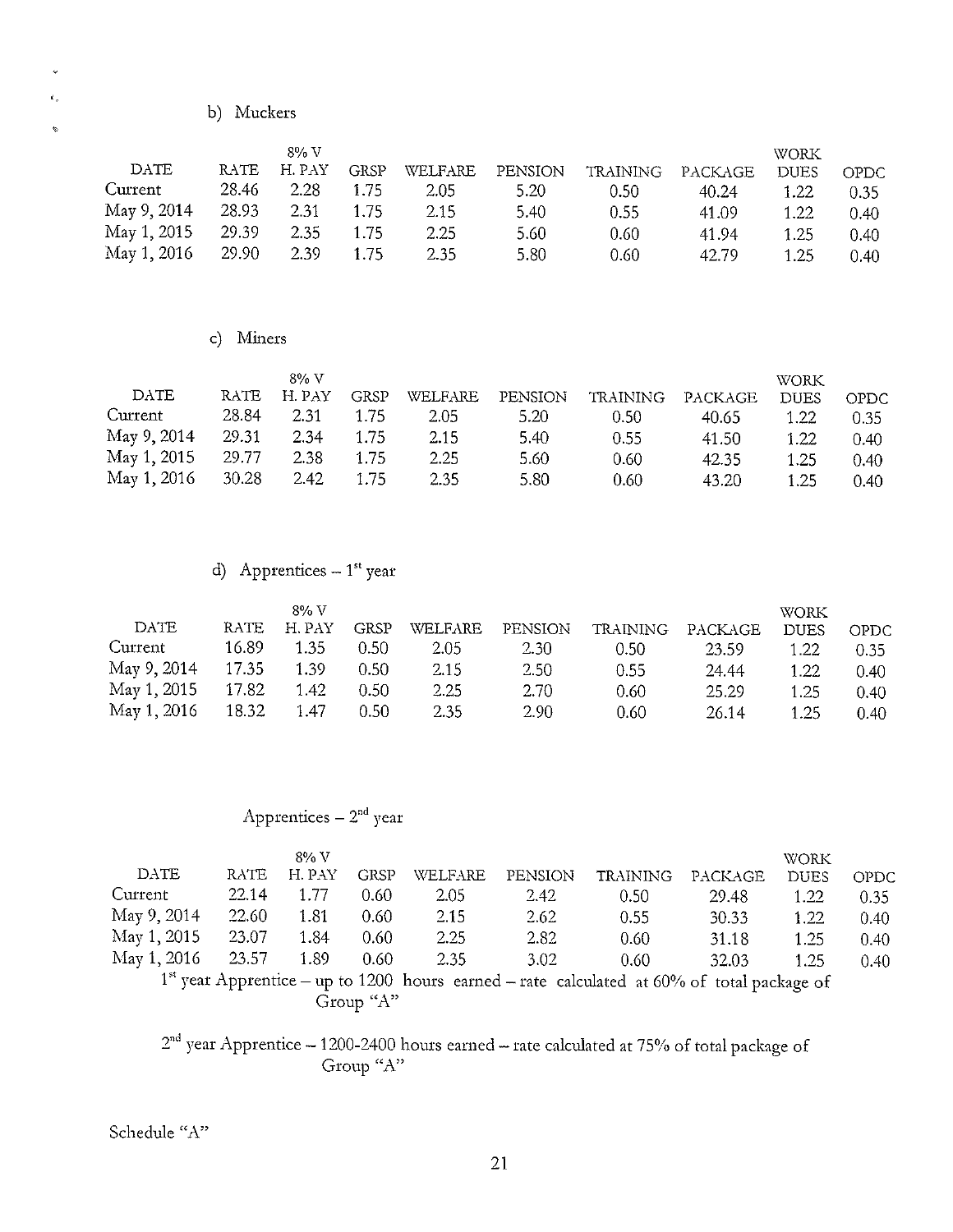The Union shall ensure that these apprentices complete a Safety and Basic Training Course at the Local Union's Training Centre when courses become available.

As these apprentices become available, the Employer will be permitted to hire one apprentice for every four (4) labourers hired. The reverse order will apply on lay-off.

Recall provisions shall not apply to apprentices.

- 2.4 Work in all other sectors of the construction industry, for which terms and conditions of employment and wage rates are not provided in *this* schedule, shall be performed in accordance with the Provincial Collective Agreement, between the Employer Bargaining Agency - Labourers' and Labourers' International Union of North America and Labourers' International Union of North America Ontario Provincial *District* Council ("The Provincial Collective Agreement") in effect from time to time.
- 2.5 Notwithstanding Article 2.4, after completion of the construction of the entire project in accordance with the Provincial Collective Agreement, any subsequent road, parking lot, sewer and watermain work need not be performed in accordance with the Provincial Collective Agreement, but may be performed pursuant to the applicable provisions of this schedule.
- 2.6 When an employee performs work of a classification with a higher rate of pay he shall be paid the higher rate for the whole day.

## **LEASED OR HIRED EQUIPMENT**

3.1 Employees regular hours of work shall not be reduced nor shall they be laid off through the company's use of leased or hired equipment, providing the company has appropriate and useable equipment and further provided the company's equipment is of the capacity that makes for an economical and efficient operation.

## **FOREMEN**

ę.

- 4.1 Labour Foremen shall be paid no less than two dollars (\$2.00) per hour above the rate for classification of men they are supervising.
- 4.2 General Labour Foremen shall be paid no less than three dollars (\$3.00) per hour above the rate for classification of men they are supervising.
- 4.3 Labour Foremen shall receive their orders from the General Labour Foremen only and shall give orders directly to the Labourers under his supervision. Under no circumstances shall the Labour Foremen work at the trade where he has supervision over more than seven (7) men, nor shall he have supervision over more than fifteen (15) men.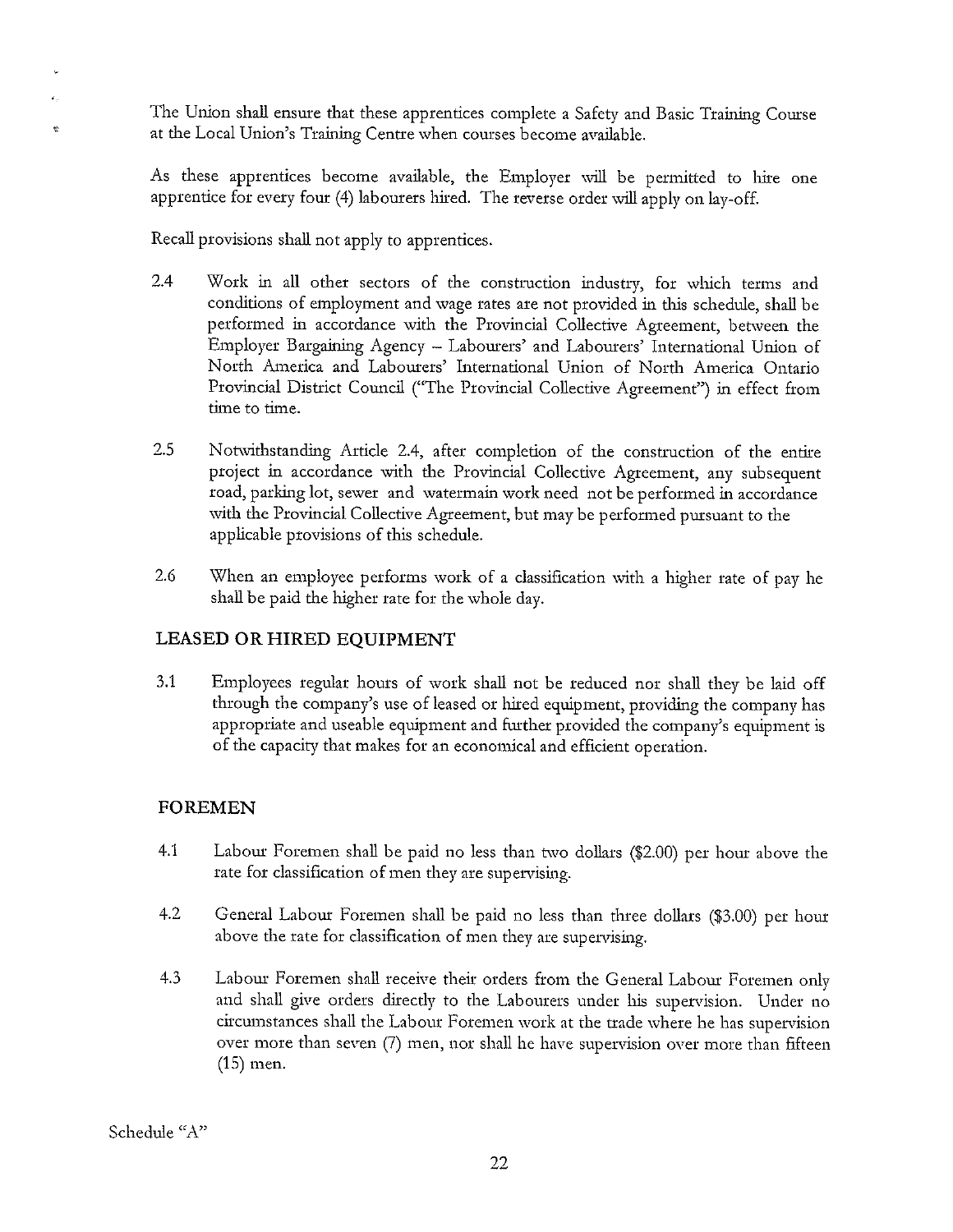## **VACATION PAY & STATUTORY HOLIDAY PAY**

- 5.1 Vacation pay at the rate of four percent (4%) and statutory holiday pay at the rate of four percent (4%) shall be paid weekly on the employee's cheque.
- 5.2 It is agreed that the vacation pay and/ or statutory holiday pay is subject to change as per Union proposal if and when requested by the Union in writing as per the Articles and/ or privileges contained in Schedule "A" as per this Agreement.
- 5.3 It is understood and agreed that the employees vacation period shall be mutually agreed upon the company and the employee.

## **PROTECTIVE CLOTHING**

 $\hat{z}^2$ t.

> 6.1 The employer shall provide employees with such protective and wet weather clothing, including rain suits, rubber boots, face shields, hearing protection and shock absorbing gloves when using chipping or jack hammers.

## **WELFARE, PENSION, TRAINING, GRSP (GROUP RETIREMENT SAVINGS PLAN)**

### 7.1 **WELFARE & DENTAL**

The Employer shall pay to the welfare and dental fund the sum of two dollars and fifteen cents (\$2.15) per hour earned plus RST. Effective May **1,** 2015 the sum of two dollars and twenty - five cents (\$2.25) per hour earned plus RST. Effective May 1, 2016 the sum of two dollars and thirty - five cents (\$2.35) per hour earned plus RST.

These contributions shall be sent as per instructions on contribution forms furnished by the Union Local 1089 by the fifteenth  $(15<sup>th</sup>)$  day of the month following the previous month.

### 7.2 **PENSION**

It is hereby agreed that the sum of five dollars and forty - cents (\$5.40) per hour earned shall be paid to the Pension Fund. Effective May 1, 2015 the sum of five dollars and sixty- cents (\$5.60) per hour earned and effective May 1, 2016 the sum of five dollars and eighty - cents (\$5.80) per hour earned.

These contributions shall be sent as per instructions on contribution forms furnished by the Union Local 1089 by the fifteenth  $(15<sup>th</sup>)$  day of the month following the previous month.

## 7.3 **TRAINING FUND**

It is hereby agreed that the sum of fifty cents (\$0.55) per hours earned shall be paid to the training fund. Effective May 1, 2015 the sum of sixty cents (\$0.60) per hour earned and effective May 1, 2016 the sum of sixty cents (\$0.60) per hour earned.

Schedule "A"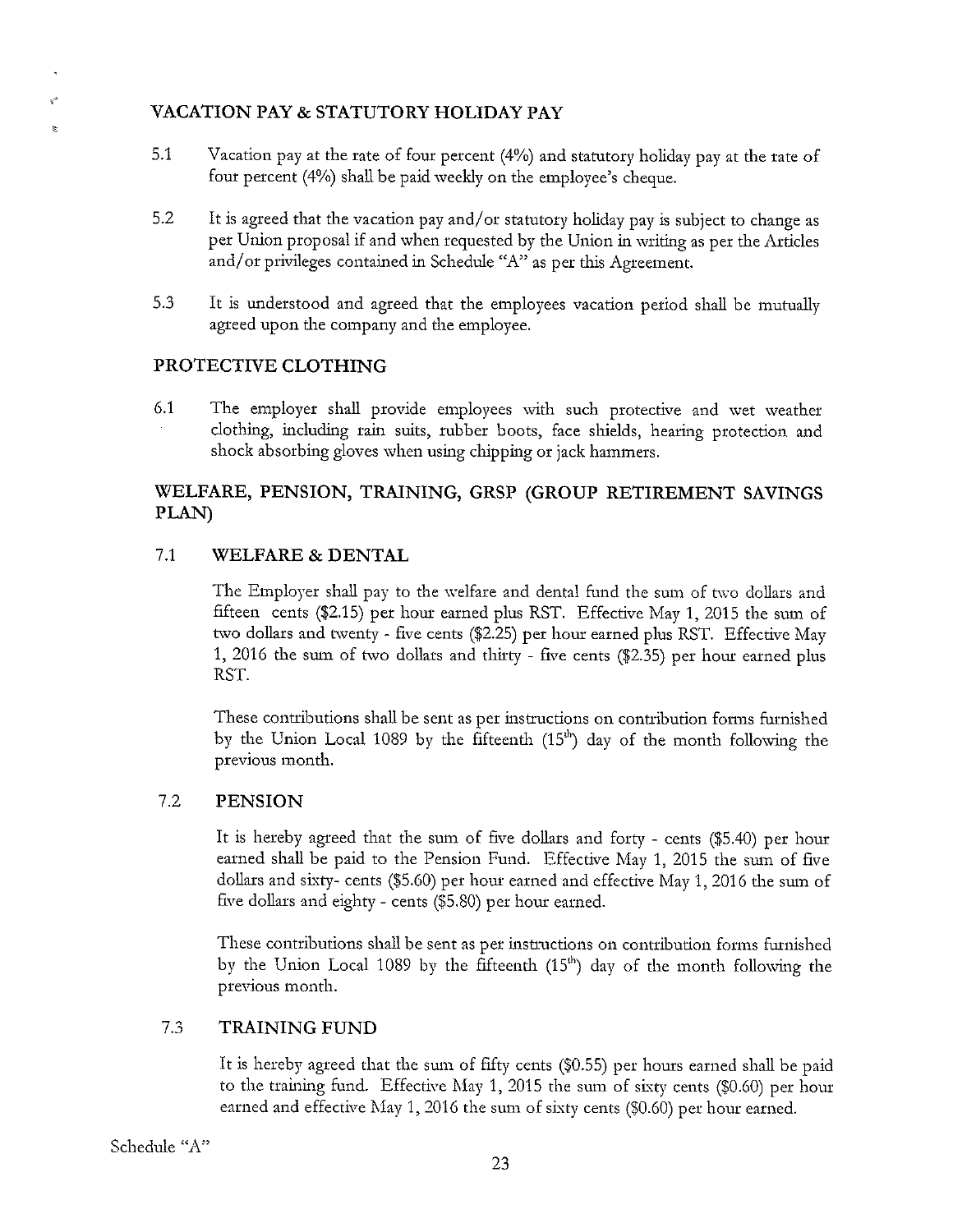These contributions shall be sent ditectly to the Union Local 1089 by the fifteenth  $(15<sup>th</sup>)$  day of the month following the previous month.

It is further agreed that the Union will solely trustee the training fund with Union trustees.

- 7.4 The Employer agrees that all welfare and dental, pension and training fund contributions will be made payable on separate cheques to Local 1089 for distribution to the various funds.
- 7.5 The parties hereto understand and agree that the amounts designated as working dues herein are not included in the net hourly rate herein and are to be remitted ditectly to the Union on the Employee's behalf and for each hour earned.

#### 7.6 **GRSP**

t

i.

It is hereby agreed that the sum of one dollar and seventy-five cents (\$1.75) per hour earned shall be paid to the GRSP fund.

These contributions shall be sent as per instructions on contribution fonns furnished by the Union Local 1089 by the fifteenth  $(15<sup>th</sup>)$  of the month following the previous month.

## 7.7 **LOCAL UNION WORKING DUES DEDUCTION, ONTARIO DISTRICT COUNCIL DUES DEDUCTION**

| May 9, 2014 | 1.22 cents per hour earned |
|-------------|----------------------------|
| May 1, 2015 | 1.25 cents per hour earned |
| May 1, 2016 | 1.25 cents per hour earned |

The Employer agrees to deduct one dollar and twenty two cents (\$1.22) per hour earned. Effective May 1, 2015 - one dollar and twenty five cents (\$1.25) per hour Local Union working dues. Effective May 1, 2016 - one dollar and twenty five cents (\$1.25) per hour Local Union working dues.

These contributions shall be sent as per instructions on contribution forms furnished by the Union Local 1089 by the fifteenth (15<sup>th</sup>) of the month following the previous month.

## 7.8 **ONTARIO DISTRICT COUNCIL**

Ontario Provincial District Council working dues consisting of forty cents (\$0.40) per hour earned (which includes the Ontario Construction Secretariat Fund) shall be deducted and remitted by the Employer ditectly to LIUNA Local 1089. The Pension contributions shall be remitted ditectly to the Labourers' Pension Fund of Central and Eastern Canada.